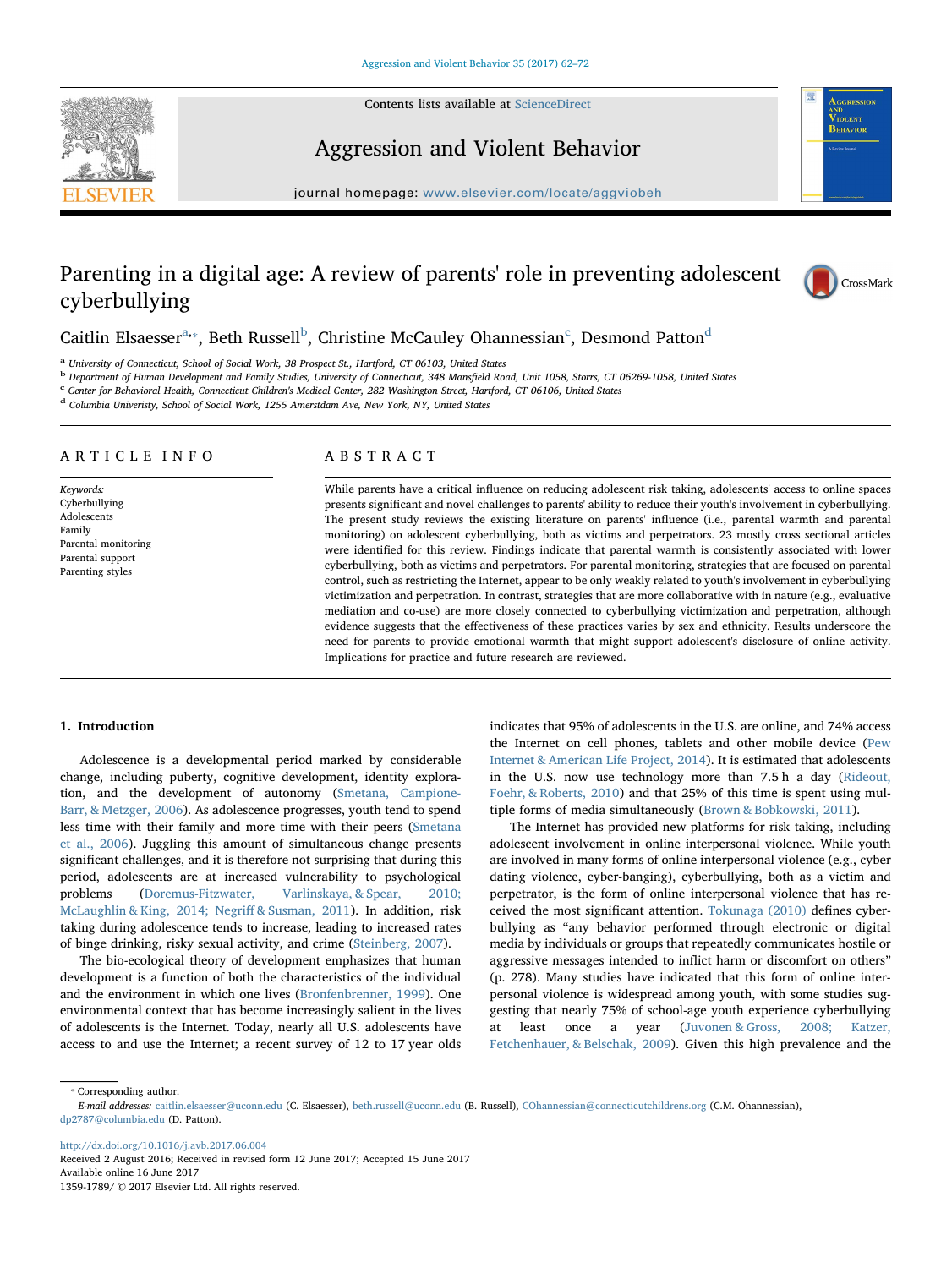likelihood adolescents will continue to use the Internet for socializing, cyberbullying represents a growing public health problem.

#### 1.1. Parents' influence on adolescent risk taking

Parents have a critical influence on reducing youth risk taking even through adolescence as youth become more peer-focused ([Steinberg & Silk, 2002\)](#page-9-5). Although a range of salient parenting attributes have been proposed, two central dimensions have been relied on to reflect the quality of parenting: warmth and control. The warmth dimension of parenting – also called support and responsiveness – refers to parental behaviors that help the youth feel comfortable, accepted, and approved [\(Rollins & Thomas, 1979](#page-9-6)). Parental warmth offered to children through nurturance, warmth, and affection is significantly associated with positive outcomes (i.e., academic achievement, decreased substance use and greater psychological adjustment) ([Gordon & Cui, 2012; Koning, van den Eijnden, Verdurmen,](#page-8-4) [Engels, & Vollebergh, 2012; Minaie, Hui, Leung, Toumbourou, & King,](#page-8-4) [2015; Russell & Gordon, 2017\)](#page-8-4). Moreover, families that are warm and responsive provide a context for youth to feel safe and to process difficult emotions, reducing involvement in bullying both as perpetrators and victims [\(Georgiou, 2008; Ok, Melahat Halat, & Aslan, 2010](#page-8-5)).

Parental monitoring – one aspect of the control dimension – has been defined as a set of parenting behaviors that involves attention to and tracking of youth whereabouts, activities, and friendships ([Dishion & McMahon, 1998\)](#page-8-6). Parental monitoring has been connected to lowering youth's inappropriate or risky behaviors, including involvement in violence and victimization [\(Beck, Boyle, & Boekeloo,](#page-8-7) [2003; Lac & Crano, 2009](#page-8-7)). Youth who are poorly monitored are at higher risk for bullying involvement, both as perpetrators and victims ([Espelage, Bosworth, & Simon, 2000; Hong & Espelage, 2012](#page-8-8)). While many studies rely on reports of parental knowledge of youth's activities, the pioneering work of [Stattin and Kerr \(2000\)](#page-9-7) suggests that how parents gain access to that knowledge is a critical distinction for the protective influence of parental monitoring. [Stattin and Kerr \(2000\)](#page-9-7) propose that parental monitoring consists of youth disclosure, parental control and parental solicitation of activities. Evidence from their work indicates that it may be youth disclosure of activities – and not parental solicitation or control – that is connected to lower risk behaviors ([Kerr & Stattin, 2000; Kerr, Stattin, & Burk, 2010\)](#page-8-9). For example, in a longitudinal study of the influence of parental control, parental solicitation, and youth disclosure on delinquency among adolescents, only youth disclosure predicted changes in delinquency over time [\(Kerr](#page-9-8) [et al., 2010](#page-9-8)).

The dimensions of parental warmth and parental monitoring coexist, and the parenting literature has demonstrated the importance of identifying not only the specific contribution of individual family characteristics, but also their synergistic effects (e.g., parenting styles) ([Baumrind, 1991; Everri, Mancini, & Fruggeri, 2014; Gorman-Smith,](#page-8-10) [Henry, & Tolan, 2004](#page-8-10)). Four parenting styles have been delineated on the balance of control and warmth: authoritarian (low warmth, high control), authoritative (high warmth and control), permissive (high warmth and low control), and neglecting (low warmth and control) ([Maccoby & Martin, 1983](#page-9-9)). Authoritative parenting reflects a degree of sensitivity and developmental awareness through supportive parenting that scaffolds adolescents' independence as they leave childhood and mature into young adults [\(Baumrind, 2013; Darling & Steinberg, 1993](#page-8-11)). Evidence suggests that families that exercise high levels of control accompanied by high levels of warmth are particularly effective in reducing the risk for a range of risks, including violence exposure ([Gorman-Smith et al., 2004\)](#page-8-12), delinquency, and externalizing problems ([Steinberg, Blatt-Eisengart, & Cau](#page-9-10)ffman, 2006; Steinberg, [Darling, & Fletcher, 1995](#page-9-10)). Taking the evidence on families and youth risk behaviors together, it is clear that parents have an important role in reducing adolescent risking taking broadly. Less work has examined families' influence specifically on cyberbullying, yet existing evidence suggests parents have an important role.

#### 1.2. Parenting in a digital world

Adolescents' access to online spaces presents significant and novel challenges to parents' ability to reduce their youth's involvement in cyberbullying. Online, adolescents can consume content and connect with others in ways that often are not mediated by parents ([Goldstein,](#page-8-13) [2015\)](#page-8-13). With access to the Internet, adolescents now have the ability to communicate with others from anywhere without leaving their room. Moreover, parents often lack sufficient knowledge of rapidly changing social networking technology, creating another barrier to sufficiently monitoring online activity. One study of Canadian adolescents found that while parents report familiarity with email, they are the least familiar with social networking platforms, a disconcerting finding given that adolescents report that social networking platforms are the most frequent location of cyberbullying ([Cassidy, Brown, & Jackson, 2012\)](#page-8-14).

Emerging evidence suggests that parents struggle to control their adolescents' activity online, including youth involvement in cyberbullying. Parents underestimate the amount of time their adolescent spends on the Internet and the extent of negative interactions present in this setting [\(Dehue, Bolman, & Völlink, 2008; Liau, Khoo, & Ang, 2008](#page-8-15)). For example, studies conducted in Europe ([Dehue et al., 2008\)](#page-8-15) and Canada ([Cassidy et al., 2012\)](#page-8-14) comparing parental and student self-reports of cyberbullying have found that parents underestimate the extent to which adolescents participate in cyberbullying as victims and perpetrators. In a qualitative study of parent-adolescent pairs in the U.S., parents expressed a sense of loss of control over their adolescents' online activities [\(Erickson et al., 2015](#page-8-16)). Some scholars suggest that youth access to online spaces, combined with parents' barriers to controlling such access, has shifted the very nature of autonomy during adolescence, increasing the autonomy adolescents have traditionally had from their parents ([Bradley, 2005; Erickson et al., 2015\)](#page-8-17).

Yet in spite of the challenges that parents face in monitoring their adolescents' online experiences, parents have a critical role in prevention and intervention efforts of cyberbullying. While most traditional bullying occurs at school – highlighting the important role of educators in prevention – most youth who experience cyberbullying do so while at home [\(Dehue et al., 2008\)](#page-8-15). Moreover, parents often have direct influence over adolescents' access to electronic devices. Given the common occurrence of cyberbullying at home and parents' influence on access to devices, the importance of the family's role in preventing online interpersonal violence is considerable.

A number of studies have emerged over the years examining the connection between the family and cyberbullying. However, the absence of a literature review that synthesizes existing research on the connection between the family and cyberbullying is notable. An exception is [Kowalski, Giumetti, Schroeder, and Lattanner \(2014\)](#page-9-11)'s comprehensive meta-analysis of cyberbullying research, which includes a section on parental factors as a correlate of cyberbullying. Although [Kowalski et al. \(2014\)'](#page-9-11)s review provides a critical summary of parents' role in cyberbullying, no review to date has considered the evidence of family's influence on cyberbullying by distinct parenting qualities (e.g., warmth, control), as well as how the influence of these factors might vary by sex and ethnicity. A review of the evidence on the relation between specific parenting strategies and cyberbullying is important, since this might offer concrete guidance on gaps in knowledge as well as intervention strategies.

#### 2. Method

#### 2.1. Goals of the study

The goal of the present study is to review the existing literature on parental influence (i.e., parental warmth and parental monitoring) on adolescent cyberbullying, both as perpetrators and victims. Given the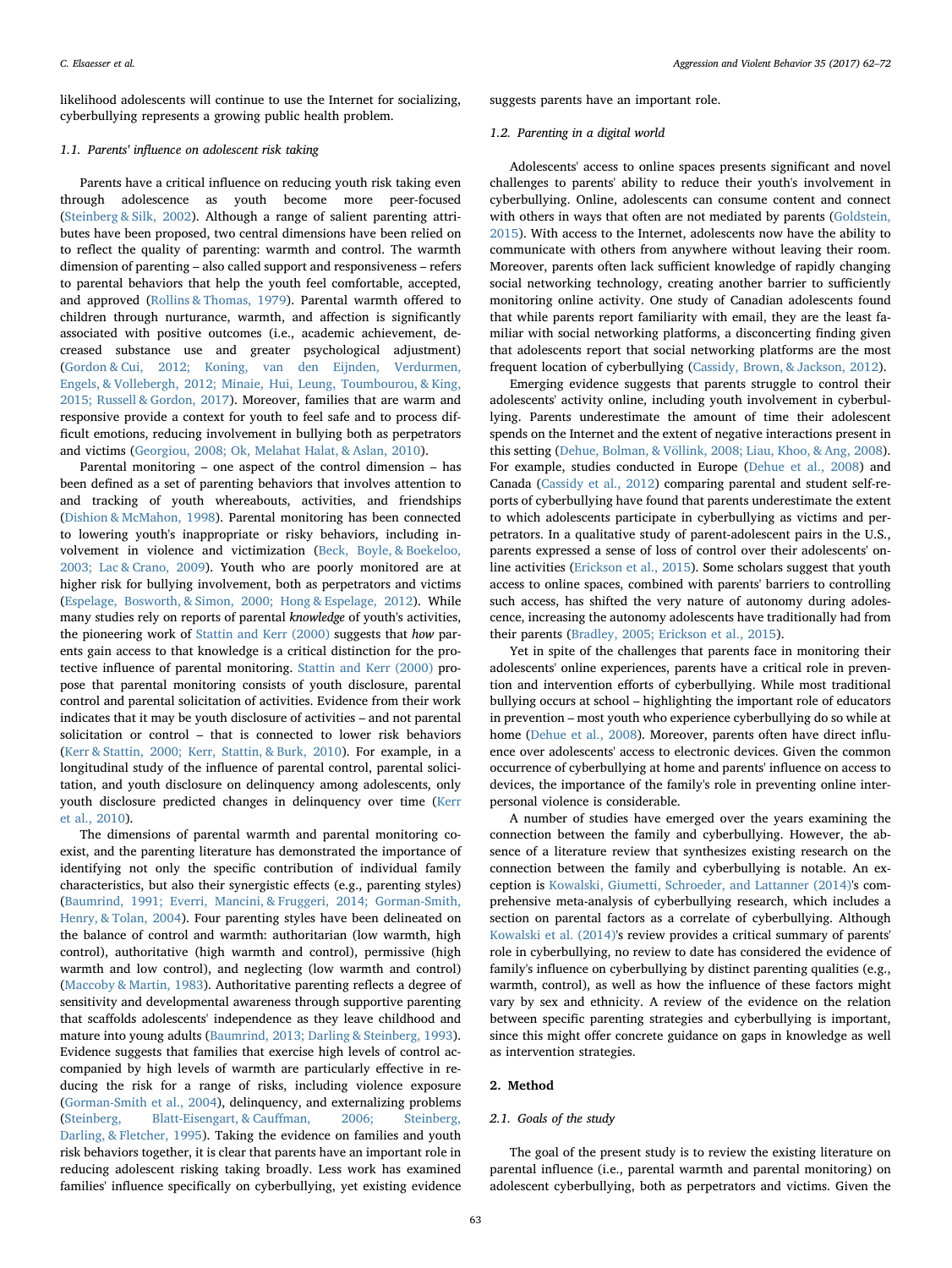paucity of studies in this area of research, we draw on studies regardless of the geographic location of the sample. We further summarize evidence of sex and ethnic differences in the above relations. Critical gaps in existing knowledge and recommendations for areas of future research also are highlighted.

#### 2.2. Search strategies and inclusion criteria

Systematic reviews of the literature take a variety of forms and use methods depending on the purpose for the review [\(Bem, 1995; Marsh,](#page-8-18) [Angell, Andrews, & Curry, 2012](#page-8-18)). Methods used in this systematic review were consistent with methods used in previous systematic reviews of cyberbullying and youth outcomes [\(Della Cioppa, O'Neil, & Craig,](#page-8-19) [2015; Patton et al., 2014; Raskauskas & Huynh, 2015; Selkie,](#page-8-19) [Fales, & Moreno, 2016](#page-8-19)). We searched the literature for relevant studies using keywords that relate to cyberbullying, as well as parenting, and limited the focus to youth between the ages of 10 and 18. Cyberbullying related terms included "cyberbullying," "cybervictimization," "cyberbanging," "bullying," "victimization," and "interpersonal violence." Terms to specify online experiences of victimization included "online," "cyber," "digital," "Internet," and social networking sites, including Facebook and Twitter. Terms related to the family included "parent," "monitoring," "parental warmth," "parent-child relationship," "parental support," "parenting styles" and "family." We searched for articles published prior to October 2016. The age range was incorporated into the search by including such terms as "teen," "youth," and "adolescent."

Related publications were obtained with computer database search in Science Direct, PsycInfo, PubMed, SCOPUS, Medline and Google Scholar. Titles and abstracts of all articles were reviewed and for articles that appeared relevant, the full text version was retrieved and evaluated for inclusion in the review. Articles were included in the review if they were peer-reviewed, the full text was available, if they explored the relation between family related variables and adolescent online interpersonal violence, and were written in English.

#### 3. Results

Of the 84 articles that were examined in the initial search of the literature, 23 articles fit the criteria outlined above and were included in this review (see [Table 1](#page-2-0)). Two articles were meta-analyses that included data on the connection between family and cyberbullying. Of the 21 relevant empirical studies, 19 were cross sectional and three were longitudinal. Nine drew on samples from the U.S., four from Canada, eight from Europe, and two from Asia.

#### 3.1. Parental warmth

We identified ten articles that examined the relation between constructs related to parental warmth and cyberbullying (see [Table 2](#page-3-0)). With one exception ([Cappadocia, Craig, & Pepler, 2013\)](#page-8-20), cross sectional

<span id="page-2-0"></span>Table 1

| Peer reviewed studies of the influence of families on |  |
|-------------------------------------------------------|--|
| adolescent cyberbullying: Descriptive characteristics |  |
| $(N = 23)$ .                                          |  |

| Review articles | 2  |
|-----------------|----|
| Timeline        |    |
| Cross sectional | 19 |
| Longitudinal    | 3  |
| Sample region   |    |
| U.S.            | 9  |
| Canada          | 4  |
| Europe          | 8  |
| Asia            | 2  |

studies examining the connection between parental warmth and cyberbullying consistently found that warmth was protective against both victimization and perpetration (e.g., [Accordino & Accordino, 2011;](#page-8-21) [Brighi, Guarini, Melotti, Galli, & Genta, 2012; Ybarra & Mitchell, 2004](#page-8-21)). In a meta-analysis of risk factors for cyberbullying, including parental support, researchers found that across five studies, parental support had a small but significant correlation with lower cyberbullying perpetration (−0.04) and cyberbullying victimization (−0.08) [\(Kowalski et al.,](#page-9-11) [2014\)](#page-9-11). In a longitudinal sample of 1416 Greek adolescents, for example, parental social support predicted lower relates of cyberbullying as perpetrators and victims one year later, whereas social support from friends and school did not [\(Fanti, Demetriou, & Hawa, 2012\)](#page-8-22). A similar cross sectional study drawing on adolescents in the U.S. found that parental support was associated with lower cyberbullying as victims and perpetrators [\(Wang, Iannotti, & Nansel, 2009\)](#page-10-0).

Reinforcing these findings are studies that have examined the relation between cyberbullying and parental attachment – a concept closely related to family support that reflects adolescents' positive experiences of trust and security with their parents ([Armsden & Greenberg, 1987](#page-8-23)). A cross sectional study of 1808 Taiwanese middle school students found that lower parental attachment was associated with higher levels of cyberbullying perpetration [\(Chang](#page-8-24) [et al., 2015](#page-8-24)). In another cross sectional study examining Greek adolescents, lower parental bonding similarly was associated with higher levels of cyberbullying victimization and perpetration ([Floros, Siomos,](#page-8-25) [Fisoun, Dafouli, & Geroukalis, 2013](#page-8-25)).

#### 3.2. Parental monitoring

We identified four studies that examined whether parental monitoring of adolescents' overall whereabouts and activities reduced cyberbullying perpetration and victimization (see [Table 2\)](#page-3-0). Evidence from this largely cross sectional literature suggests that parental monitoring of adolescent activities (not specifically those online) is negatively related to cyberbullying as perpetrators and victims. The meta-analysis previously mentioned focusing on risk factors for cyberbullying found that across five studies, parental monitoring was significantly correlated with lower cyberbullying perpetration (−0.07) and cyberbullying victimization (−0.06) ([Kowalski et al., 2014\)](#page-9-11). For example, a recent study drawing on a nationally representative cross sectional sample of 629 U.S. adolescents found that adolescent reports of parental monitoring were associated with lower levels of online harassment ([Khurana, Bleakley, Jordan, & Romer, 2014](#page-9-12)). These results are in line with previous cross sectional studies examining the association between parental monitoring and cyberbullying perpetration and victimization drawing on samples of Canadian adolescents of European and Asian descent ([Law, Shapka, & Olson, 2010](#page-9-13)) as well as White American adolescents [\(Ybarra & Mitchell, 2004](#page-10-1)). Longitudinal evidence also supports these results; a study of Canadian adolescents indicated that poor family management (a measure reflecting parents' awareness of youth's activities closely related to parental monitoring) when adolescents were 15 years old significantly predicted higher adolescent reports of past year cyberbullying perpetration four years later ([Hemphill & Heerde,](#page-8-26) [2014\)](#page-8-26).

#### 3.2.1. Parental mediation of the internet

We identified nine studies that examined whether parental monitoring specifically of adolescent activities online – also called parental mediation of technology – reduces adolescent involvement in cyberbullying as perpetrators and victims (see [Table 2\)](#page-3-0). Parental mediation of technology refers to parents' involvement in the relationship between youth and the media [\(Livingstone & Helsper, 2008](#page-9-14)), and includes 1) restrictive mediation (i.e., limiting and controlling adolescent Internet activities); 2) evaluative mediation (i.e., open discussion concerning Internet and joint creation of rules); and 3) co-using (i.e., parents' active participation with youth's online use, including recommending websites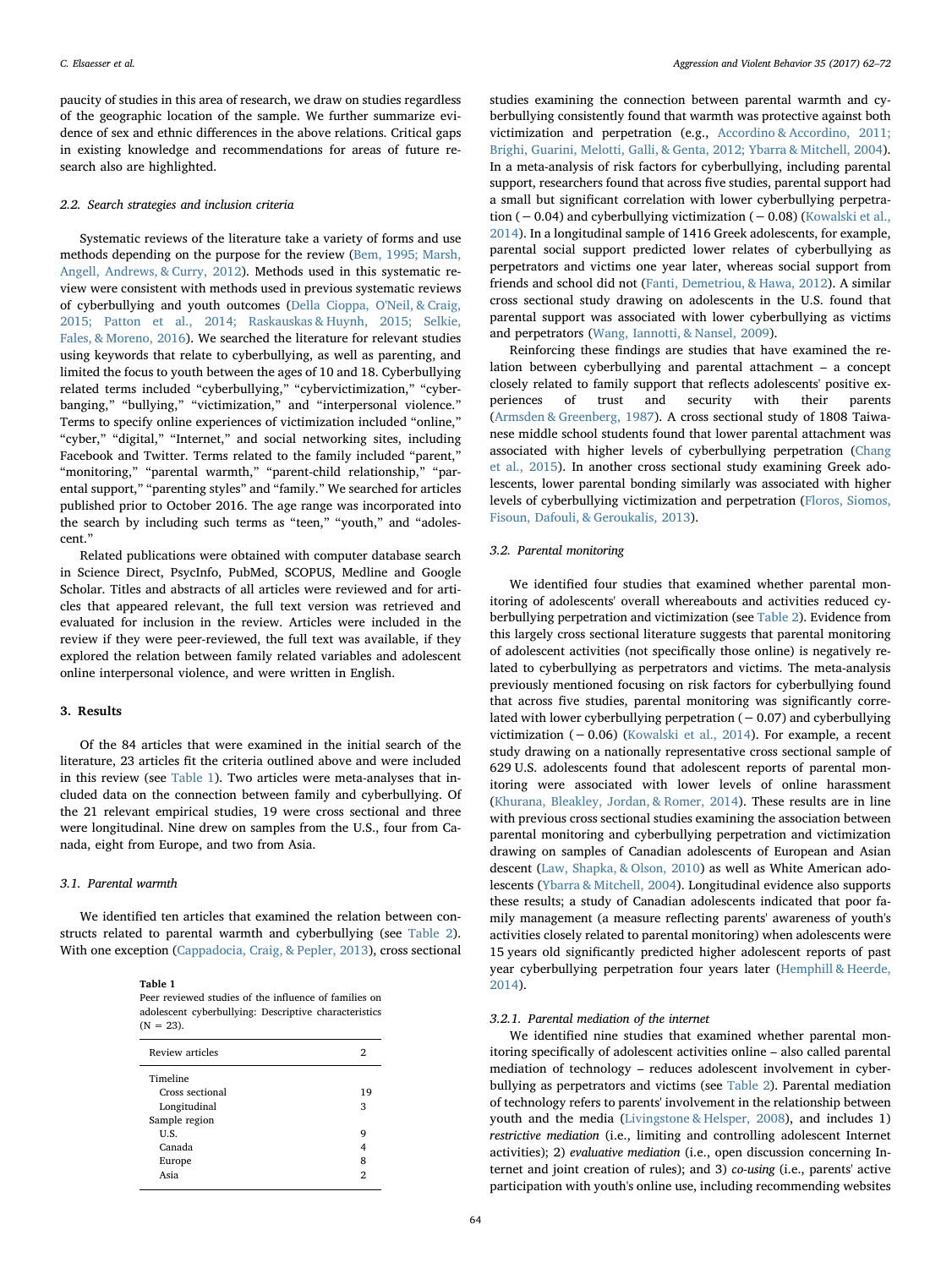<span id="page-3-0"></span>

| Description of studies used in this systematic review $(N = 23)$ .<br>Table 2 |               |                                                          |                                                                 |                                   |                                                                                                  |                                        |
|-------------------------------------------------------------------------------|---------------|----------------------------------------------------------|-----------------------------------------------------------------|-----------------------------------|--------------------------------------------------------------------------------------------------|----------------------------------------|
| Study                                                                         | Country       | Sample                                                   | Parenting behavior                                              | Cyberbullying<br>behaviors        | Findings                                                                                         | Sex or ethnic differences<br>examined? |
| Accordino and Accordino (2011)                                                | United States | 124 middle school students,                              | Closeness of parent-child                                       | Victimization                     | Students with close parental relationships reported                                              | $\mathsf{S}^{\mathsf{o}}$              |
| Brighi et al. (2012)                                                          | Italy         | 2326 secondary school<br>cross sectional                 | Family self-esteem<br>relationship                              | Victimization                     | Lower family self-esteem associated with<br>lower cyberbullying victimization                    | Sex differences in relations           |
|                                                                               |               | students, cross sectional                                |                                                                 |                                   | cybervictimization for males; parental rejection                                                 | assessed                               |
|                                                                               |               |                                                          | Parental rejection                                              |                                   | associated with cybervictimization for females                                                   |                                        |
| Cappadocia et al. (2013)                                                      | Canada        | 1972 secondary school                                    | Parental communication                                          | Perpetration and                  | Parental factors did not predict cyberbullying                                                   | $\overline{\mathsf{z}}$                |
|                                                                               |               | students, longitudinal                                   | Parental school support                                         | victimization                     | perpetration or victimization                                                                    |                                        |
| Chang et al. (2015)                                                           | Taiwan        | ents,<br>1808 junior high stud                           | Parental attachment                                             | Perpetration and                  | Parental attachment associated with lower                                                        | $\frac{1}{2}$                          |
|                                                                               |               | cross sectional                                          |                                                                 | victimization                     | cyberbullying perpetration and victimization.                                                    |                                        |
|                                                                               |               |                                                          | Parental mediation of technology                                |                                   | Parental restrictive mediation associated with lower                                             |                                        |
| Chen et al. (2016)                                                            | Singapore     | Meta analysis of 81 studies                              | Review of factors related to                                    | Perpetration and                  | cyberbullying perpetration and victimization.<br>Parental interaction and parental mediation     | Ethnic differences in                  |
|                                                                               |               |                                                          | cyberbullying victim and                                        | victimization                     | predicted lower cyberbullying perpetration.                                                      | relations assessed (country            |
|                                                                               |               |                                                          | perpetrator, including parental                                 |                                   | Parental mediation of technology use predicted only                                              | of origin)                             |
|                                                                               |               |                                                          | interaction and parental mediation                              |                                   | lower cyber victimization. Country of origin                                                     |                                        |
|                                                                               |               |                                                          |                                                                 |                                   | moderated association between parent interaction                                                 |                                        |
|                                                                               |               |                                                          |                                                                 |                                   | and cyberbullying perpetration                                                                   |                                        |
| Dehue et al. (2012)                                                           | Netherlands   | 1184 youth ages 10 to 14, cross<br>sectional             | Parental responsiveness and<br>demandingness                    | Perpetration and<br>victimization | Youths with authoritarian and neglectful parents<br>cyberbullied and were cyberbullied more than | $\overline{\mathsf{x}}$                |
|                                                                               |               |                                                          |                                                                 |                                   | youths with authoritative and permissive parents,                                                |                                        |
|                                                                               |               |                                                          | Parenting styles                                                |                                   | but these differences were non-significant.                                                      |                                        |
| Fanti et al. (2012)                                                           | Cyprus        | 1416 adolescents, longitudinal                           | Family social support                                           | Perpetration and                  | Family social support associated with lower                                                      | $\mathop{\mathsf{S}}\nolimits$         |
|                                                                               |               |                                                          |                                                                 | victimization                     | cybervictimization and cyberbullying perpetration.                                               |                                        |
| Floros, Paradeisioti, Hadjimarcou,                                            | Cyprus        | 2684 secondary school                                    | Parenting styles                                                | Perpetration and                  | Authoritarian parenting style was associated with                                                | $\overline{\mathsf{x}}$                |
| Avagianou, & Siomos (2013)<br>Mappouras, Kalakouta                            |               | students, cross sectional                                |                                                                 | victimization                     | cyberbullying perpetration.                                                                      |                                        |
| Floros, Siomos, Fisoun,                                                       | Greece        | 2017 high school students,                               | Parental online security practices                              | Perpetration and                  | Parental online security practices were associated                                               | $\overline{\mathsf{x}}$                |
| Dafouli, & Geroukalis (2013)                                                  |               | cross sectional                                          |                                                                 | victimization                     | with lower likelihood of cybervictimization but not                                              |                                        |
|                                                                               |               |                                                          | Parental bonding                                                |                                   | cyberbullying perpetration. Parental bonding was                                                 |                                        |
|                                                                               |               |                                                          |                                                                 |                                   | not associated with cyberbullying perpetration or                                                |                                        |
|                                                                               |               |                                                          |                                                                 |                                   | cybervictimization                                                                               |                                        |
| Helweg-Larsen, Schütt, Larsen (2012)                                          | Denmark       | 3707 secondary school                                    | Parental supervision of internet                                | Victimization                     | Parental surveillance of adolescents' Internet                                                   | $\frac{1}{2}$                          |
|                                                                               |               | students, cross sectional                                |                                                                 |                                   | associated with lower risk of cybervictimization                                                 |                                        |
| Hinduja & Patchin (2013)                                                      | United States | 4441 middle and high school<br>students, cross sectional | Parental sanction for cyberbullying                             | Perpetration                      | Parental sanction for cyberbullying associated with<br>lower cyberbullying perpetration          | $\overline{\mathsf{x}}$                |
| Khurana et al. (2015)                                                         | United States | students,<br>629 secondary school                        | Parental monitoring                                             | Victimization                     | Parental monitoring and internet restriction were                                                | Sex differences in relations           |
|                                                                               |               | cross sectional                                          |                                                                 |                                   | associated with lower cybervictimization. The effect                                             | assessed                               |
|                                                                               |               |                                                          | Parental internet restriction                                   |                                   | of parental monitoring was greater than parental                                                 |                                        |
|                                                                               |               |                                                          |                                                                 |                                   | internet restriction. The effects did not differ by sex.                                         |                                        |
| Kowalski et al. (2014)                                                        | United States | Meta-analysis of risk factors for                        | Parental monitoring                                             | Perpetration and                  | Parental monitoring and parental support were                                                    | ρS                                     |
|                                                                               |               | cyberbullying across Australia,                          |                                                                 | victimization                     | significantly associated with cyber perpetration and                                             |                                        |
|                                                                               |               | Asia, Europe, and North                                  | Parental support                                                |                                   | victimization. Parental control of technology was                                                |                                        |
|                                                                               |               | America.                                                 |                                                                 |                                   | significantly associated with lower                                                              |                                        |
| Law et al. (2010)                                                             | Canada        | 733 adolescents aged 10-8,                               | Parental control of technology<br>Parent solicitation of online | Perpetration                      | Adolescent disclosure of online behaviors, but not<br>cybervictimization                         | Σo                                     |
|                                                                               |               | cross sectional                                          | activities                                                      |                                   | parental solicitation, was negatively associated with                                            |                                        |
|                                                                               |               |                                                          |                                                                 |                                   | cyberbullying perpetration                                                                       |                                        |
|                                                                               |               |                                                          | Child disclosure of online activities                           |                                   |                                                                                                  |                                        |
| Low and Espelage (2013)                                                       | United States | 1023 middle school students,                             | Parental monitoring                                             | Perpetration                      | Parental monitoring was associated with higher                                                   | Differences in relations               |
|                                                                               |               | longitudinal                                             |                                                                 |                                   | levels of cyberbullying perpetration, but only for                                               | assessed by sex and                    |
|                                                                               |               |                                                          |                                                                 |                                   | White females                                                                                    | ethnicity (White versus                |
|                                                                               |               |                                                          |                                                                 |                                   |                                                                                                  | African American)                      |
|                                                                               |               |                                                          |                                                                 |                                   |                                                                                                  | (continued on next page)               |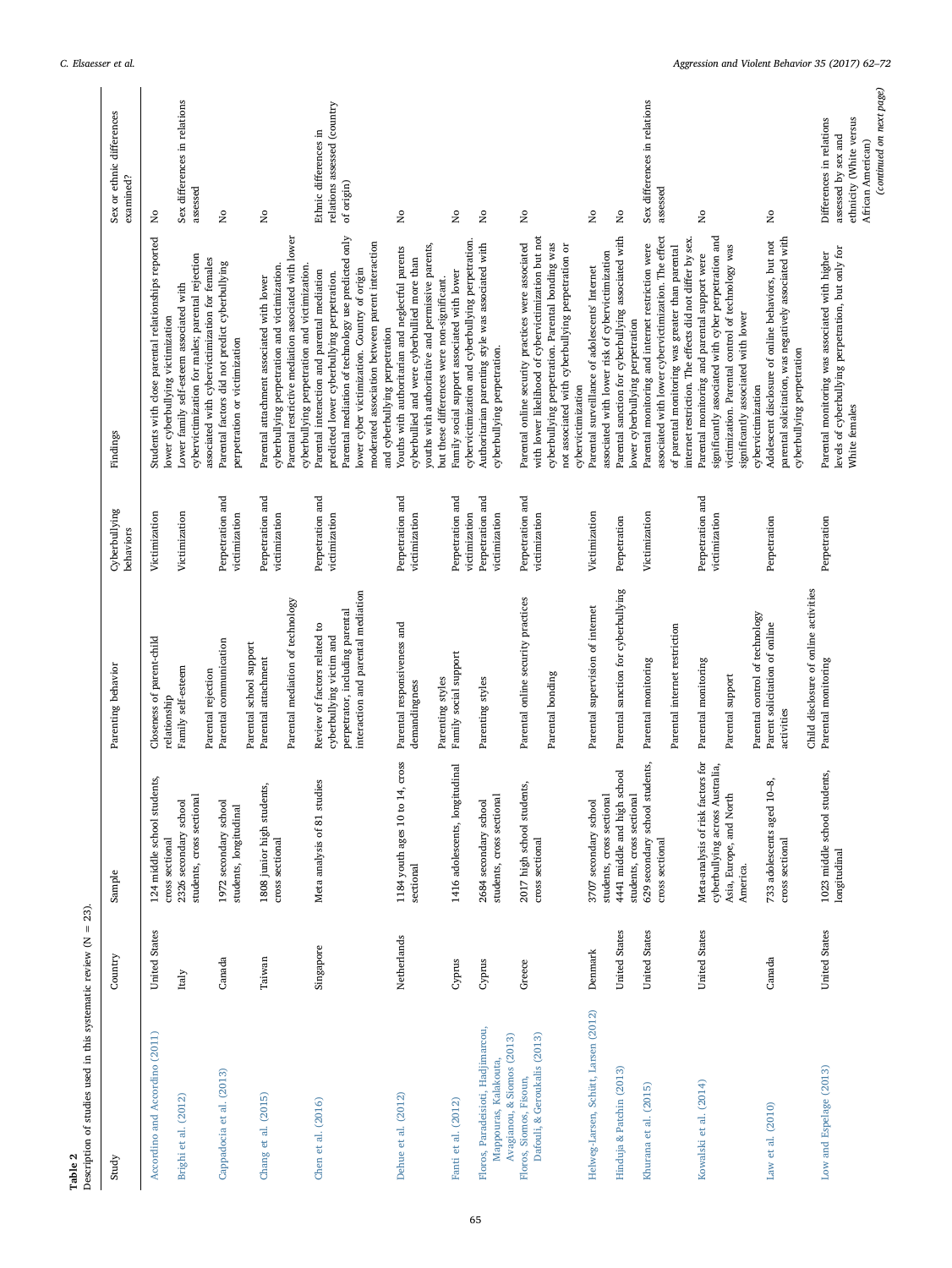| ٦ |
|---|
| c |
|   |

| Study                                            |                                |                                                                                                          |                                                                                       |                                                                        |                                                                                                                                                                                                                                                                                          |                                                                                                      |
|--------------------------------------------------|--------------------------------|----------------------------------------------------------------------------------------------------------|---------------------------------------------------------------------------------------|------------------------------------------------------------------------|------------------------------------------------------------------------------------------------------------------------------------------------------------------------------------------------------------------------------------------------------------------------------------------|------------------------------------------------------------------------------------------------------|
|                                                  | Country                        | Sample                                                                                                   | Parenting behavior                                                                    | Cyberbullying<br>behaviors                                             | Findings                                                                                                                                                                                                                                                                                 | Sex or ethnic differences<br>examined?                                                               |
| Makri-Botsari and Karagianni (2014)              | Greece                         | 396 secondary school students,<br>cross sectional                                                        | Parenting style                                                                       | Perpetration and<br>victimization                                      | while adolescents with authoritarian parents the<br>Adolescents with authoritative parents exhibited<br>highest. Parenting style was not associated with<br>the lowest levels of cyberbullying perpetration<br>cybervictimization.                                                       | $_{\rm No}$                                                                                          |
| Martinez-Herves, Kramer, & Hickey<br>(2014)      | United Kingdom                 | 2218 secondary students, cross<br>sectional                                                              | Family functioning<br>Parental controls                                               | Perpetration and<br>victimization                                      | Worse family functioning was associated with<br>higher cyberbullying perpetration                                                                                                                                                                                                        | $\overline{\mathsf{x}}$                                                                              |
| Mesch (2009)                                     | United States                  | 935 secondary school students,<br>cross sectional                                                        | Parental mediation of the internet                                                    | Victimization                                                          | Existence of rules on sites that youth could visit was<br>monitoring web sites decreased cybervictimization.<br>Of all restrictive mediation techniques, only<br>associated with lower cybervictimization.                                                                               | $_{\rm N_o}$                                                                                         |
| Mishna et al. (2012)                             | Canada                         | school<br>students, cross sectional<br>2186 middle and high                                              | Parental mediation of the Internet                                                    | Perpetration and<br>victimization                                      | although parental use of blocking programs was<br>associated with lower likelihood of being both a<br>associated with being a victim or perpetrator,<br>Parental mediation of the Internet was not<br>victim and perpetrator.                                                            | $\frac{1}{2}$                                                                                        |
| Navarro et al. (2012)                            | Spain                          | ages 10-12 years, cross<br>1068 youth from rural<br>sectional                                            | schools Parental mediation of the Internet                                            | Victimization                                                          | strategies were not associated with victimization.<br>Only restrictive mediation and joint creation of<br>cybervictimization. Other parental mediation<br>rules were associated with lower                                                                                               | $\overline{\mathsf{x}}$                                                                              |
| Shapka and Law (2013)                            | Canada                         | 518 secondary school students,<br>cross sectional                                                        | Parental solicitation<br>Child disclosure<br>Parental control                         | Perpetration                                                           | lowered cyber-aggression for East Asian adolescents<br>parental solicitation were linked more closely with<br>Child disclosure was associated with lower cyber-<br>aggression. Higher parental control and lower<br>relative to their peers of European descent.                         | ethnicity (East Asian versus<br>Differences in relations<br>assessed by sex and<br>European descent) |
| Ybarra and Mitchell (2004)<br>Wang et al. (2009) | United States<br>United States | 7182 secondary school<br>students, cross sectional<br>1501 secondary school<br>students, cross sectional | Emotional closeness<br>Parental monitoring<br>Parental discipline<br>Parental support | Perpetration and<br>Perpetration and<br>victimization<br>victimization | Higher parental support was associated with lower<br>bond associated higher likelihood aggressor status.<br>Discipline unrelated to likelihood of identifying as<br>Lower parental monitoring and poor emotional<br>cyberbullying perpetration and victimization.<br>aggressor or victim | $\frac{1}{2}$<br>$\frac{1}{2}$                                                                       |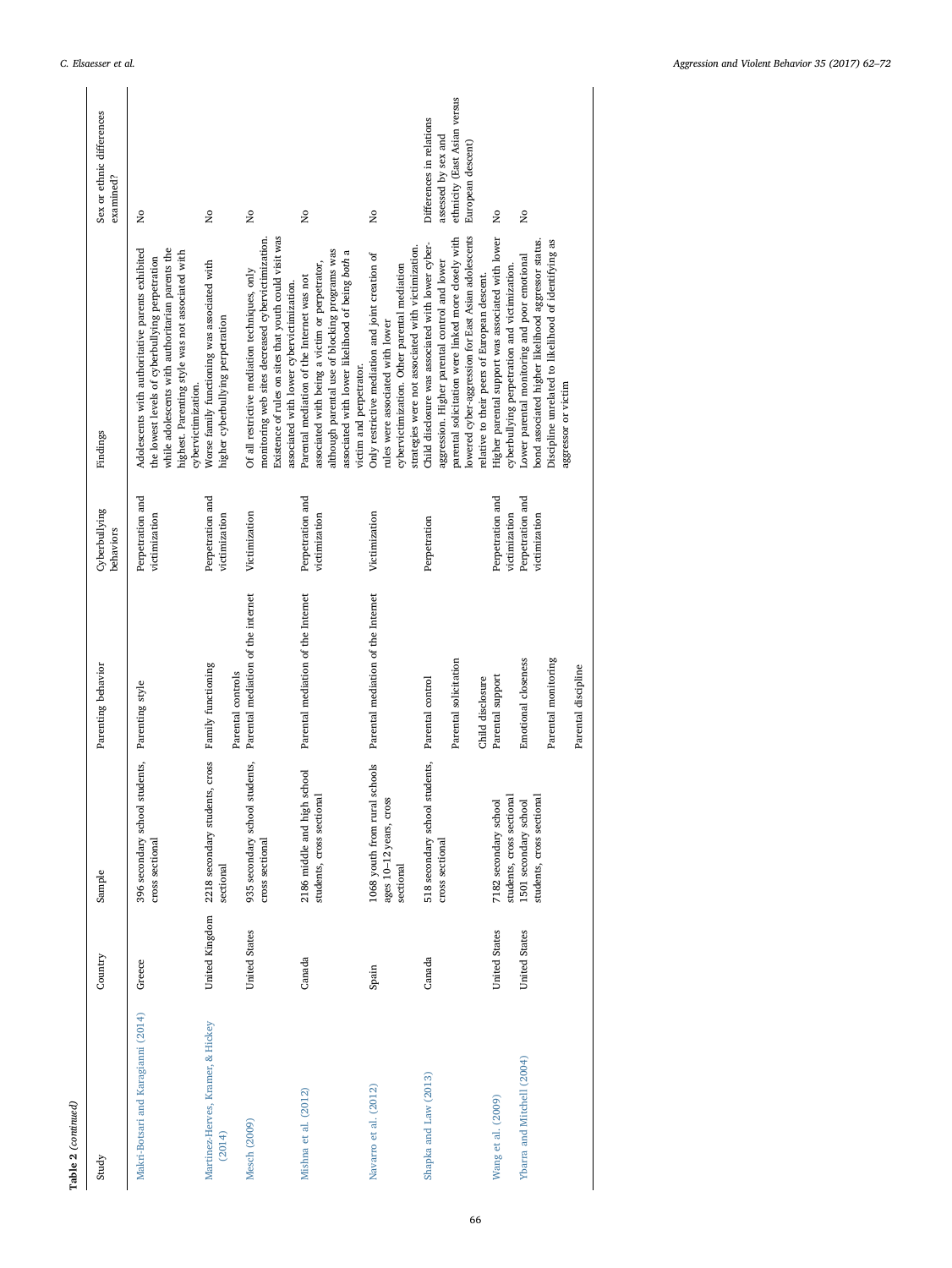and participating in online activities).

Studies that compare the effectiveness of restrictive versus evaluative mediation suggest that evaluative mediation (where youth are involved in creating rules with their parents) is more effective than restrictive mediation (where parents make decisions unilaterally). For example, in a cross sectional sample of 935 mostly White adolescents in the U.S., researchers assessed the influence of six different parental mediation techniques on cyberbullying (as victims) [\(Mesch, 2009](#page-9-18)). Results indicated that parental use of restrictive mediation (i.e., limiting and controlling their adolescent's Internet activities) was unrelated to cyberbullying, while evaluative mediation (i.e., open discussion about the Internet and co-creation of rules) was associated with lower cyberbullying. Findings that restrictive mediation is less effective than evaluative mediation for cyberbullying victimization were replicated in a cross sectional sample of rural Spanish adolescents ([Navarro, Serna,](#page-9-20) [Martínez, & Ruiz-Oliva, 2012](#page-9-20)).

In line with these studies, evidence indicates that restrictive mediation is minimally effective in reducing rates of cyberbullying as both a victim and perpetrator. For example, one cross sectional study of 2186 Canadian adolescents found that parental supervision of Internet use was unrelated to cyberbullying as perpetrators and victims, whereas reports of parents using blocking programs for the Internet was associated with a higher likelihood of youth reporting involvement in cyberbullying as both perpetrators and victims [\(Mishna, Khoury-Kassabri,](#page-9-19) [Gadalla, & Daciuk, 2012\)](#page-9-19). Another study of adolescents in the U.S. found that restrictive mediation was only related to lower levels of cyberbullying as victims indirectly, and that its impact was 26 times lower than parental monitoring of overall youth activities ([Khurana](#page-9-12) [et al., 2014\)](#page-9-12). A meta analysis found that across three studies reviewed, totaling a sample size of 1751, the correlation between parental control of technology and cyberbullying victimization was 0.01 ([Kowalski](#page-9-11) [et al., 2014](#page-9-11)), suggesting a minimal connection between parental restriction of the Internet and cyberbullying.

One previous review of the literature found evidence to the contrary. A meta-analysis of factors predicting cyberbullying indicated that overall, parental mediation of technology is related to lower cyberbullying perpetration and victimization. Researchers found in a review of six studies that parental mediation had a significant but weak association with both cyberbullying perpetration and victimization (for both, the average effective size was −0.07 across six studies) [\(Chen,](#page-8-28) [Ho, & Lwin, 2016](#page-8-28)). However, this study aggregated findings related to different parental mediation strategies (i.e., restrictive mediation, evaluative mediation, co-using), and as our findings suggest that some of these mediation strategies are effective, while others are not, aggregating across all mediation techniques is likely problematic. Separately, a cross sectional study of Greek adolescents found that youth who reported any cybervictimization had significantly lower mean levels of parental security practices (e.g., use of parental control and content filter programs) compared to youth who reported not; there was no mean difference for cyberbully perpetration ([Floros, Siomos,](#page-8-25) [et al., 2013\)](#page-8-25). It is important to note, however, that this was a cross sectional analysis of mean differences of parental security practices and did not adjust for other important covariates; therefore, the inference about the strength of this relation may be limited.

Parental monitoring consists of both parental efforts to gain information about youth activities and youth's disclosure [\(Kerr et al.,](#page-9-8) [2010\)](#page-9-8). While the studies reviewed above examine either the influence of parents' behaviors or parental knowledge (without clarity as to how the knowledge was gained), one study additionally examined whether youth disclosure of online activities was related to cyber aggression. In a Canadian cross sectional sample, researchers found that parental control and monitoring of online activities (i.e., parental behaviors) were unrelated to online aggression, but adolescent self-disclosure of online behaviors was significantly and negatively related to online aggression [\(Law et al., 2010](#page-9-13)). Authors in this study suggest that knowledge gained by parents through child disclosure may reflect an open

and caring relationship with their parents, and – citing the broader parenting literature [\(Kerr & Stattin, 2000](#page-8-9)) – posit that child disclosure may be linked more closely with adaptive online youth behavior than parental knowledge gained through parental efforts to control youth online activities.

#### 3.3. Parenting styles

Identifying the specific contribution of individual parenting strategies (i.e., monitoring and warmth) is one approach to understanding how parents protect youth from harm. However, the parenting literature has demonstrated that these dimensions co-exist and influence each other in parenting styles ([Baumrind, 1991\)](#page-8-10), and not considering how family characteristics co-occur may present a limited picture ([Gorman-Smith et al., 2004](#page-8-12)). We identified three studies that examined how parenting styles, based on balance of control (via monitoring) and warmth, related to cyberbullying victimization and perpetration. In a cross sectional study of 396 Greek adolescents, researchers assessed whether the frequency of cyberbullying perpetration and victimization differed by youth reports of parenting style. Results indicated that youth with authoritarian parents (i.e., low warmth, high control) had significantly higher mean levels of perpetration than youth with authoritative parents (i.e., high warmth and control); parenting style was unrelated to victimization ([Makri-Botsari & Karagianni, 2014](#page-9-16)). Similar findings were indicated in a cross sectional study of Cyprus youth ([Floros, Paradeisioti, et al., 2013](#page-8-30)) and in a cross sectional study of youth from the Netherlands ([Dehue, Bolman, Vollink, & Pouwelse, 2012](#page-8-29)). Together, these studies suggest that parenting styles may be more closely related to the perpetration of cyberbullying than victimization. However, longitudinal studies are needed to clarify the directionality of this relationship.

#### 3.4. Subgroup differences

We identified four studies that examined sex differences and three studies that examined ethnic differences in the influence of parenting on online interpersonal violence (see [Table 2\)](#page-3-0). These studies suggest that the parental influence on cyberbullying may differ depending on youth characteristics. For example, in a cross sectional study of Canadian adolescents of Asian and European descent, researchers found that parental control was more closely associated with lower reports of cyberbullying for Asian than White adolescents ([Shapka & Law, 2013](#page-9-21)). The authors note that high levels of parental control over Asian adolescents' online activities may be culturally appropriate, and might not undermine adolescent/parent relationships in the way it might for adolescents of European descent. In line with this possibility, among the few studies to find that restrictive mediation was effective in reducing cyberbullying drew on a sample of Asian youth. In a cross-sectional study of 1808 middle school students in Taiwan, higher restrictive mediation (here, setting rules about which websites can be visited) was associated with lower likelihood of cyberbullying as perpetrators and victims in a logistic regression [\(Chang et al., 2015](#page-8-24)).

Of note, another study examining ethnic and sex differences found that parental monitoring was associated with higher levels of cyberbullying for certain groups. In a U.S.-based longitudinal study of 1023 African American and White early adolescents, parental monitoring (i.e., adolescent reports of parental awareness of activities and friends) was associated higher levels of later cyberbullying perpetration, but only for White females ([Low & Espelage, 2013\)](#page-9-15). While not assessed directly, the results of this study suggest the possibility that parents may increase monitoring in response their adolescent's cyberbullying perpetration. In contrast, a study of U.S. adolescents did not find evidence of sex differences in the impact of parental monitoring on adolescent cyberbullying victimization [\(Khurana et al., 2014\)](#page-9-12). The above studies point to the complex role of adolescent characteristics in the family's role for cyberbullying and underscore the need for more studies that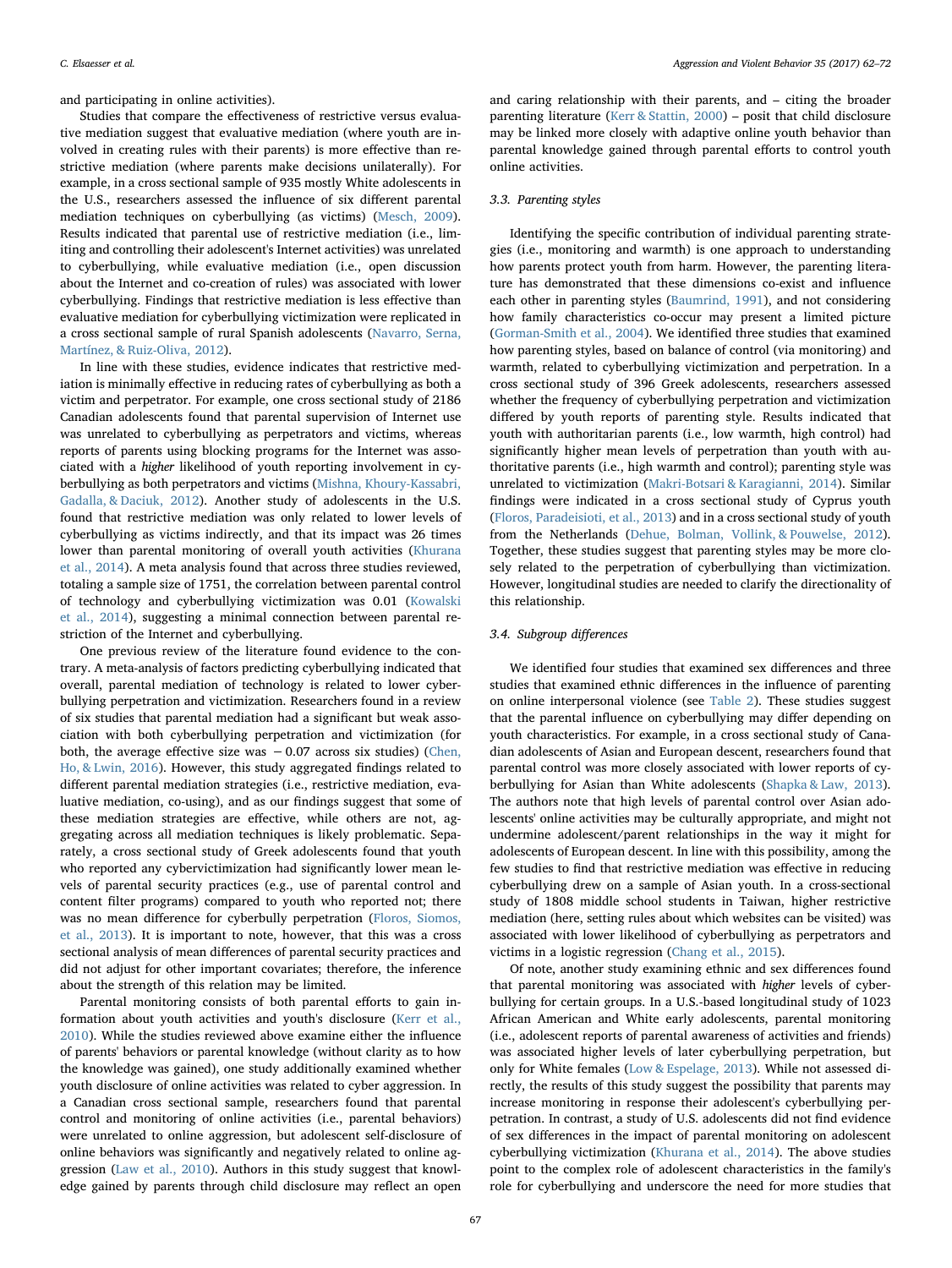disaggregate findings by sex and ethnicity.

#### 4. Discussion

The aim of the current study was to review the relationship between family characteristics – specifically, parental warmth and parental monitoring – and adolescent cyberbullying involvement as perpetrations and victims. Our review suggests that the effectiveness of parental mediation of technology, a specific form of monitoring, depends on the form of mediation. Mediation strategies that are focused on parental control, such as restricting the Internet, appear to be only weakly related to youth's cyberbullying perpetration and victimization. In contrast, mediation strategies that are more collaborative with in nature (e.g., evaluative mediation and co-use) are more closely connected to cyberbullying perpetration and victimization. Dimensions of family functioning related to warmth are consistently connected to lower risk for both victimization and perpetration. While we found only four studies that examined the connection between parenting styles and cyberbullying, evidence suggests that authoritative parenting style, which combines high levels of warmth and control, is associated with lower cyberbullying perpetration.

Our findings underscore that parents who collaboratively work with their adolescent to safely navigate the Internet are more likely to protect against cyberbullying than those who implement restrictions without youth input. With rapidly changing technology and youth who are adept at adopting these changes, adolescents are likely to find ways around restrictive rules and barriers that parents create to prevent access to particular sites and platforms. It also is important to note that the language adolescents use to threaten each other online is complicated and nuanced and parents may not understand what their youth are actually saying online. For example, a recent study examined the perspectives of violence prevention workers who work with adolescents living in violent, urban areas ([Patton, Eschmann,](#page-9-22) [Elsaesser, & Bocanegra, 2016](#page-9-22)). Adults interviewed in this study emphasized that they were often best able to identify threatening social media posts (e.g., a photo of a youth with his hat tilted to the side) with the assistance of adolescents' own interpretations. Parents who collaborate with their adolescent to understand what is threatening online are more likely to be effective in protecting them from victimization.

Our observation that parental monitoring that occurs in the context of an open and warm relationship with the adolescent is more likely to be effective in reducing cyberbullying involvement is consistent with the broader parenting literature. Countless studies have shown that the use of authoritative parenting (compared to other parenting styles) is associated with better adolescent adjustment, including better school performance and lower levels of depression, anxiety, and delinquency ([Steinberg & Morris, 2001\)](#page-9-23). Our findings also are consistent with Stattin & Kerr's emphasis on the importance of youth disclosure – as opposed to parental control – in parental monitoring. Knowledge about youth activities gained through a young person's free disclosure likely reflects a close, warm relationship where adolescents are comfortable sharing aspects of their lives with parents; adolescent disclosure has been found to be more protective against delinquency than parental control ([Kerr et al., 2010; Stattin & Kerr, 2000](#page-9-8)). Our findings support [Stattin and Kerr's \(2000\)](#page-9-7) argument that surveillance is unlikely to be the best approach to reducing youth risk behaviors; rather, the focus needs to be on identifying factors that increase youth's disclosure.

While our review of the literature suggest that this combination of parent characteristics is important for prevention of cyberbullying involvement, more work is needed in this area to validate these early findings. Specifically, the field would benefit from the careful conceptualization and measurement of parenting. For example, the vast majority of studies examining the influence of families on cyberbullying have relied on youth self-report of parents' monitoring behaviors. We identified only one study that examined the influence of youth disclosure on cyberbullying, and this study was cross sectional [\(Law et al.,](#page-9-13)

[2010\)](#page-9-13). Clearly, additional work is needed to identify the role of how parental knowledge is obtained (youth disclosure versus parent behaviors) on bullying.

Additionally, cyberbullying is often conceptualized as an extension of traditional bullying, yet there has been significantly less research on the role of families in preventing traditional bullying compared to the role of schools and peer contexts ([Bradshaw, 2014\)](#page-8-33). In an exception, [Dehue et al. \(2012\)](#page-8-29) examined parenting correlates of both cyberbullying and tradiational bullying; the authors found significant similarities in the influence of parental responsiveness and demandingness on both forms of bullying. There is rich opportunity for studies to concurrently examine the role of families and parents in preventing and responding to traditional and cyberbullying to determine whether different parental strategies are appropriate for responding to these two forms of bullying.

Moreover, research has shown that adolescents and their parents do not always agree in their views, particularly in regard to the family. In general, adolescents tend to view the family more negatively than do their parents ([Fung & Lau, 2010; Ohannessian & Reyes, 2014; Shek,](#page-8-34) [2007\)](#page-8-34). In comparison to their parents, adolescents report more communication problems ([Laird & De Los Reyes, 2013; Yu et al., 2006](#page-9-24)) and lower levels of family satisfaction and family cohesion ([Ohannessian,](#page-9-25) [Lerner, Lerner, & von Eye, 2000, 1995](#page-9-25)). Therefore, it is critical that reports are provided by both adolescents and their parents. It is important to realize that adolescents and their parents may vary in the domains of family functioning in relation to what they know and are able to observe (e.g., parents and perceived levels of knowledge about adolescents' whereabouts and activities vs. adolescents and perceived levels of disclosure about their whereabouts and activities) ([Kraemer](#page-9-26) [et al., 2003\)](#page-9-26). The majority of studies reviewed in this paper relied on adolescent reports of family characteristics in relation to cyberbullying, yet as adolescents and their parents may provide unique information, more work is needed relying on both parent and adolescent reports.

Provisional evidence suggests that the influence of family functioning on cyberbullying varies depending on youth characteristics (i.e., ethnic background and sex). Findings from [Shapka and Law \(2013\)](#page-9-21) suggest, for example, that parental control strategies, while not effective for youth of European background, may be effective for youth of Asian backgrounds. These authors note evidence that East Asian parents may view child-rearing as training, with a focus on self-discipline and hard work [\(Chao, 2000](#page-8-35)) – strategies that from a Western perspective may be viewed as lacking warmth ([Xu et al., 2005](#page-10-2)). However, we identified only three studies that examined ethnic or cross-cultural differences in families and cyberbullying; much more work is needed for examining how the influence of parenting on cyberbullying may vary by ethnicity. Similarly, we identified only four studies that specifically examined the relation between family, cyberbullying, and the sex of the child; much more work is needed to unpack these relations.

Researchers' attention examining the influence of parents on cyberbullying has focused mostly on youth of Asian and Causcasian backgrounds; we identified no studies that examined the role of parenting on risk for cyberbullying among ethnic minority youth living in low-income urban areas. We argue that understanding the role of parents in preventing cyberbullying in this population is needed for three specific reasons. First, parental strategies required for healthy youth outcomes are likely to differ for parents operating in low-income, highly violent neighborhoods. Qualitative work has documented that effective parents in urban neighborhoods exert especially high levels control of their children's socializing choices and use of time ([Jarrett,](#page-8-36) [1999\)](#page-8-36). A number of studies have found that high parental monitoring in these high risk environments can protect youth from engaging in a range of risky activities, including violent behavior, substance use, and poor school performance [\(Cranford, Zucker, Jester,](#page-8-37) [Puttler, & Fitzgerald, 2010; Hoeve et al., 2009; Jeynes, 2003\)](#page-8-37). Better understanding the parental strategies that can protect youth from online interpersonal violence specifically among families living in low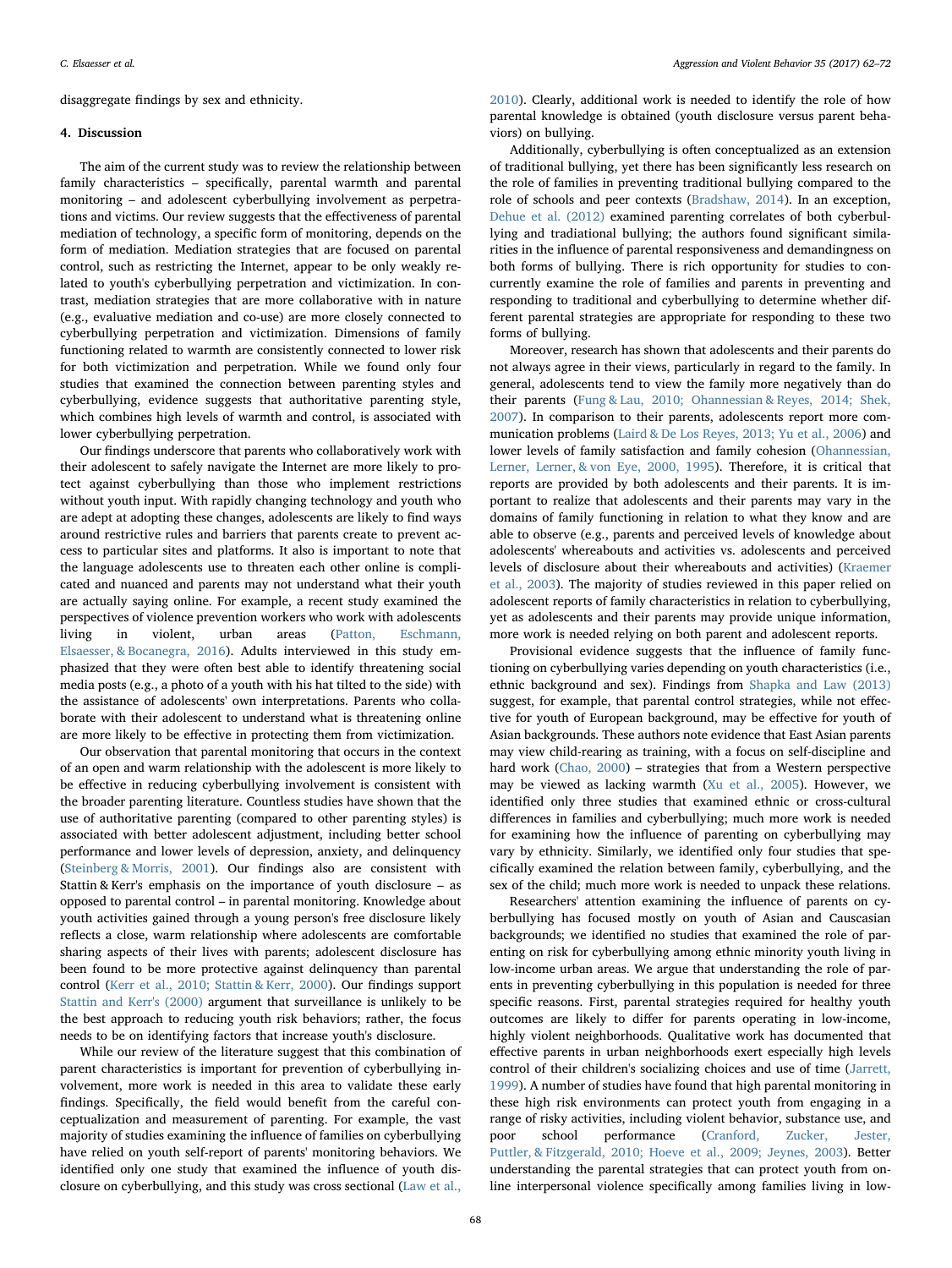income urban areas is an important area for future research.

Second, the use of technology and how youth communicate on social media may differ by income and ethnicity. Recent national surveys conducted by the Pew Research Center indicate that those individuals who are most reliant on Internet-enabled phone or other devices by dint of having no other reliable access to the Internet are less financially stable (e.g., to have a bank account and less likely to be covered by health insurance) [\(Smith, 2015\)](#page-9-27). In addition, evidence suggests that technology use of both adults and adolescents varies by ethnicity. For example, African American adolescents in particular are more likely to own a smartphone and more likely to use social media – especially Twitter – at higher rates than their peers of other ethnic backgrounds ([Lenhart, 2015](#page-9-28)). For adults, ownership rates of smartphones are higher for African American adults (47%) and Latino adults (49%) than white adults (42%) ([Rainie, 2012\)](#page-9-29). These different patterns of use have important implications for intervention; for example, the location of online interpersonal violence likely differs if adolescents regularly access the Internet on a desk top – which likely is located at home – versus a smartphone, which can be accessed anywhere.

An additional promising direction for future research in the area of parenting and cyberbullying is better understanding the role of empathy and risk for cyberbulling involvement. Studies suggest that cyberbullies less empathic compared to nonbullies (Steff[gen, König,](#page-9-30) [Pfetsch, & Melzer, 2011](#page-9-30)), with cyberbullies reporting lower affective and cognitive empathy ([Ang & Goh, 2010\)](#page-8-38). Given this evidence, the development of empathy skills may be an important target for parents to help prevent their youth's involvement in cyberbullying. This is a promising direction for future studies.

Finally, it is important to note that cyberbullying is not the only form of online interpersonal violence in which youth engage. Recent qualitative work of gang involved ethnic minority adolescents who live in violent, urban neighborhoods indicates that these youth often use social media to grieve, express trauma and make and respond to threats (sometimes called cyberbanging) that can heighten the likelihood of lethal violence [\(Patton, Eschmann, & Butler, 2013](#page-9-31)). We identified no studies that examined the influence families and parents might have on cyberbanging as a specific form of online interpersonal violence. Given evidence that parenting strategies required in these environments differ, as well as the use of technology and form of online interpersonal violence, more work is needed to understand the influence of parenting on online interpersonal violence among families living in low-income urban areas.

#### 4.1. Implications for practice

The literature on parents' role in adolescent online victimization is in a provisional state; most of the studies are correlational, making conclusions on causality of these relationships difficult. There is a clear need to more work in this area, including intervention studies targeting families. Nevertheless, our review of the literature has important implications for prevention efforts with families. Increasing parents' awareness of the types technology available (i.e., the range of social networking platforms and monitoring software) and its use by adolescents is a first step to improve parents' knowledge of how often their adolescents seek social contact online, foster a better understanding of what motivates them to do so, and give parents a sense of what to look for when supervising online activity. For example, Cassidy [et al. \(2012\)](#page-8-14) indicate a mismatch between parents' perceptions and their adolescents' reports of the motivations for seeking time spent online: while adolescents report being motivated to go online for social connectedness, parents believe information seeking is the driving purpose for their adolescents' online activity. This disparity between what adolescents are doing online and what their parents think they are doing suggests that the importance of open communication between adolescents and parents about such activities. [Beale and Hall \(2007\)](#page-8-39) suggest that parents can learn the user languages common to online platforms and

develop a sense of what to look for when monitoring their adolescents' online behavior (e.g., text acronyms including PIR "parents in room", NBD "no big deal", BRB "be right back").

Parents can establish a clear set of expectations for online behavior (including acceptable/unacceptable websites, time limits, and how to treat others online) that articulates limits for Internet use by addressing safety/privacy, and acceptable online behavior [\(Beale & Hall, 2007;](#page-8-39) [Strom & Strom, 2006\)](#page-8-39). For example, everyone should know how to identify and report cyberbullying should they see it, parents should carefully discuss anonymity and privacy online, and adolescents should never to share personal information, such as their account password or home address, with anyone.

However, our review of the evidence makes clear that for parents, setting expectations for online behavior without accompanying warmth and support is unlikely to be effective. There is a critical need for parents to provide emotional warmth and responsiveness that might support adolescent's disclosure of online activity [\(LaFleur, Zhao,](#page-9-32) [Zeringue, & Laird, 2016\)](#page-9-32). Youth rarely inform their parents about cyberbullying, in part out of fear for losing Internet privileges ([Tokunaga,](#page-9-4) [2010\)](#page-9-4). Without the perception of warmth and support, parents' strict monitoring may have limited effectiveness, as adolescents may perceive it as intrusive, over-controlling, and illegitimate. These qualities are associated with less disclosure and may foster rather than inhibit the very risk-taking behaviors parents' hope prevent. Rather, parents that seek their youth's perspective as to how to improve the situations are likely to be more effective ([Moreno, 2014](#page-9-33)). Intervention programs that teach parents how to openly discuss cyberbullying with their youth therefore hold particular promise [\(Aboujaoude, Savage,](#page-8-40) [Starcevic, & Salame, 2015\)](#page-8-40).

Although much more work is needed to examine the role of gender in parenting and cyberbullying, existing evidence suggests that prevention efforts should consider the gender of both the adolescent and the parent as well. Theory and research suggest that mothers and fathers may differentially influence their children. For instance, according to socialization models [\(Holmbeck, Paiko](#page-8-41)ff, & Brooks-Gunn, [1995\)](#page-8-41) and research ([Smetana et al., 2006; Williams & Kelly, 2005](#page-9-0)), adolescents spend more time in direct interaction with their mother than with their father. Of note, adolescents also have been found to talk with their mother more than with their father about private issues ([Larson & Richards, 1994\)](#page-9-34). In addition, mothers have been found to influence adolescent risk behaviors more than fathers [\(Guilamo-Ramos,](#page-8-42) [Jaccard, Dittus, & Bouris, 2006](#page-8-42)). Nonetheless, fathers also are important and their parenting and behaviors influence adolescent adjustment, especially boys' adjustment (e.g., [Crawford, Cohen, Midlarsky, & Brook,](#page-8-43) [2001; Ohannessian, 2012](#page-8-43)).

#### 5. Conclusion

In summary, this article has reviewed pertinent literature that has implicated parents' influence on adolescent cyberbullying. The rapid development of and easy access to various technological platforms (e.g. Facebook, Twitter, Snapchat) has shifted how adolescents interact with one another and what they are willing to communicate behind the perceived safety of their computer screens. Expedient and at times anonymous communication layered with culture, context and nuance complicate how we engage adolescents in technological environments. Our review of a mostly cross sectional literature found that parental monitoring that emerges out of a warm and supportive relationship appears to be most closely related to lower cyberbullying involvement both as perpetrators and victims. Parental efforts to unilaterally restrict the Internet appear to be less effective than collaborative efforts to monitor the Internet, although evidence suggests these relations vary by sex and ethnicity. Prevention and intervention strategies focused on reducing cyberbullying must be multi-systemic and consider parentadolescent dynamics and their relationship to community, school and society ([Ang, 2015\)](#page-8-44). Finally, determining which parenting strategies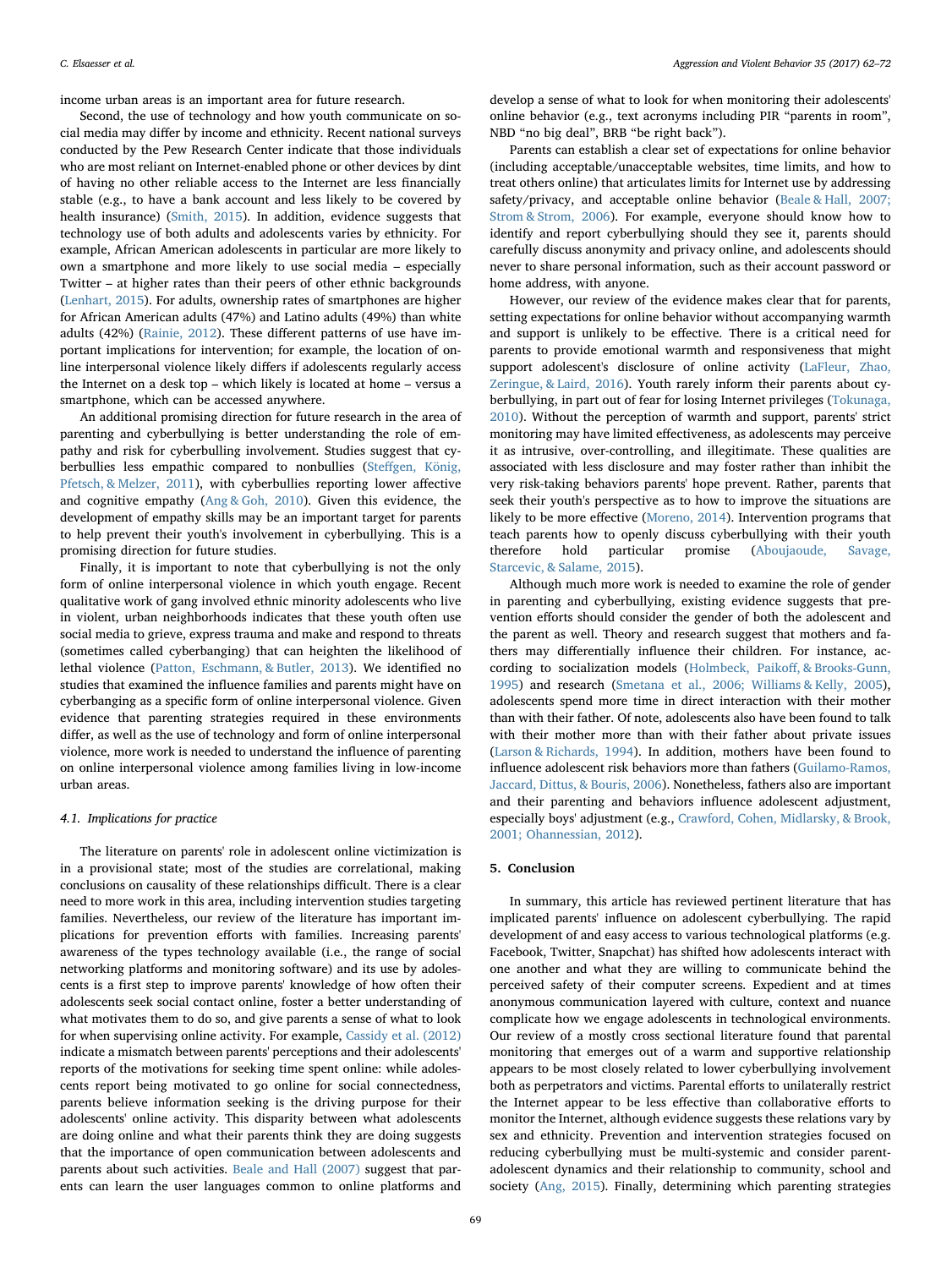are effective in reducing cyberbullying is key to developing sound, culturally appropriate prevention efforts.

#### References

- <span id="page-8-40"></span>Aboujaoude, E., Savage, M. W., Starcevic, V., & Salame, W. O. (2015). Cyberbullying: Review of an old problem gone viral. Journal of Adolescent Health, 57(1), 10–18. [http://dx.doi.org/10.1016/j.jadohealth.2015.04.011.](http://dx.doi.org/10.1016/j.jadohealth.2015.04.011)
- <span id="page-8-21"></span>[Accordino, D. B., & Accordino, M. P. \(2011\). An exploratory study of face-to-face and](http://refhub.elsevier.com/S1359-1789(17)30187-8/rf0010) [cyberbullying in sixth grade students.](http://refhub.elsevier.com/S1359-1789(17)30187-8/rf0010) American Secondary Education, 40(1), 14–30.
- <span id="page-8-44"></span>Ang, R. P. (2015). Adolescent cyberbullying: A review of characteristics, prevention and intervention strategies. Aggression and Violent Behavior, 25(Part A), 35–42. [http://dx.](http://dx.doi.org/10.1016/j.avb.2015.07.011) [doi.org/10.1016/j.avb.2015.07.011.](http://dx.doi.org/10.1016/j.avb.2015.07.011)
- <span id="page-8-38"></span>[Ang, R. P., & Goh, D. H. \(2010\). Cyberbullying among adolescents: The role of a](http://refhub.elsevier.com/S1359-1789(17)30187-8/rf0020)ffective and cognitive empathy, and gender. [Child Psychiatry and Human Development](http://refhub.elsevier.com/S1359-1789(17)30187-8/rf0020), 41(4), 387–[397](http://refhub.elsevier.com/S1359-1789(17)30187-8/rf0020).
- <span id="page-8-23"></span>Armsden, G. C., & Greenberg, M. T. (1987). The inventory of parent and peer attachment: Individual differences and their relationship to psychological well-being in adolescence. Journal of Youth and Adolescence, 16(5), 427–454. [http://dx.doi.org/10.1007/](http://dx.doi.org/10.1007/BF02202939) [BF02202939.](http://dx.doi.org/10.1007/BF02202939)
- <span id="page-8-10"></span>Baumrind, D. (1991). The influence of parenting style on adolescent competence and substance use. Journal of Early Adolescence, 11(1), 56–95. [http://dx.doi.org/10.1177/](http://dx.doi.org/10.1177/0272431691111004) [0272431691111004.](http://dx.doi.org/10.1177/0272431691111004)
- <span id="page-8-11"></span>[Baumrind, D. \(2013\). Authoritative parenting revisited: History and current status. In R.](http://refhub.elsevier.com/S1359-1789(17)30187-8/rf0035) [E. Larzelere, A. S. Morris, & A. W. Harrist \(Eds.\),](http://refhub.elsevier.com/S1359-1789(17)30187-8/rf0035) Authoritative parenting: Synthesizing [nurturance and discipline for optimal child development](http://refhub.elsevier.com/S1359-1789(17)30187-8/rf0035) (pp. 11–34). Washington, DC, [US: American Psychological Association](http://refhub.elsevier.com/S1359-1789(17)30187-8/rf0035).
- <span id="page-8-39"></span>Beale, A. V., & Hall, K. R. (2007). Cyberbullying: What school administrators (and parents) can do. The Clearing House: A Journal of Educational Strategies, Issues and Ideas, 81(1), 8–12. <http://dx.doi.org/10.3200/TCHS.81.1.8-12>.

<span id="page-8-7"></span>[Beck, K., Boyle, J., & Boekeloo, B. \(2003\). Parental monitoring and adolescent alcohol risk](http://refhub.elsevier.com/S1359-1789(17)30187-8/rf0045) in a clinic population. [American Journal of Health Behavior](http://refhub.elsevier.com/S1359-1789(17)30187-8/rf0045), 27(2), 108–115.

- <span id="page-8-18"></span>[Bem, D. J. \(1995\). Writing a review article for Psychological Bulletin.](http://refhub.elsevier.com/S1359-1789(17)30187-8/rf0050) Psychological [Bulletin](http://refhub.elsevier.com/S1359-1789(17)30187-8/rf0050), 118(2), 172.
- <span id="page-8-17"></span>[Bradley, K. \(2005\). Internet lives: Social context and moral domain in adolescent devel](http://refhub.elsevier.com/S1359-1789(17)30187-8/rf0055)opment. [New Directions for Youth Development](http://refhub.elsevier.com/S1359-1789(17)30187-8/rf0055), 2005(108), 57–76.
- <span id="page-8-33"></span>Bradshaw, C. P. (2014). The role of families in preventing and buffering the effects of bullying. JAMA Pediatrics, 168(11), 991–993. [http://dx.doi.org/10.1001/](http://dx.doi.org/10.1001/jamapediatrics.2014.1627) [jamapediatrics.2014.1627](http://dx.doi.org/10.1001/jamapediatrics.2014.1627).
- <span id="page-8-27"></span>Brighi, A., Guarini, A., Melotti, G., Galli, S., & Genta, M. L. (2012). Predictors of victimisation across direct bullying, indirect bullying and cyberbullying. Emotional and Behavioural Difficulties, 17(3–4), 375–388. [http://dx.doi.org/10.1080/13632752.](http://dx.doi.org/10.1080/13632752.2012.704684) [2012.704684](http://dx.doi.org/10.1080/13632752.2012.704684).
- <span id="page-8-1"></span>[Bronfenbrenner, U. \(1999\). Environments in developmental perspective: Theoretical and](http://refhub.elsevier.com/S1359-1789(17)30187-8/rf0070) [operational models. In S. Friedman, & D. Wachs \(Eds.\),](http://refhub.elsevier.com/S1359-1789(17)30187-8/rf0070) Measuring environment across [the life span: Emerging methods and concepts](http://refhub.elsevier.com/S1359-1789(17)30187-8/rf0070) (pp. 1–28). Washington, DC: American [Psychological Association](http://refhub.elsevier.com/S1359-1789(17)30187-8/rf0070).
- <span id="page-8-2"></span>[Brown, J. D., & Bobkowski, P. S. \(2011\). Older and newer media: Patterns of use and](http://refhub.elsevier.com/S1359-1789(17)30187-8/rf0075) eff[ects on adolescents' health and well-being.](http://refhub.elsevier.com/S1359-1789(17)30187-8/rf0075) Journal of Research on Adolescence, 21[\(1\), 95](http://refhub.elsevier.com/S1359-1789(17)30187-8/rf0075)–113.
- <span id="page-8-20"></span>Cappadocia, M. C., Craig, W. M., & Pepler, D. (2013). Cyberbullying prevalence, stability, and risk factors during adolescence. Canadian Journal of School Psychology, 28(2), 171–192. [http://dx.doi.org/10.1177/0829573513491212.](http://dx.doi.org/10.1177/0829573513491212)
- <span id="page-8-14"></span>Cassidy, W., Brown, K., & Jackson, M. (2012). "Making kind cool": Parents' suggestions for preventing cyber bullying and fostering cyber kindness. Journal of Educational<br>Computing Research, 46(4), 415–436. [http://dx.doi.org/10.2190/EC.46.4.f.](http://dx.doi.org/10.2190/EC.46.4.f)
- <span id="page-8-24"></span>Chang, F.-C., Chiu, C.-H., Miao, N.-F., Chen, P.-H., Lee, C.-M., Chiang, J.-T., & Pan, Y.-C. (2015). The relationship between parental mediation and internet addiction among adolescents, and the association with cyberbullying and depression. Comprehensive Psychiatry, 57, 21–28. <http://dx.doi.org/10.1016/j.comppsych.2014.11.013>.

<span id="page-8-35"></span>[Chao, R. K. \(2000\). The parenting of immigrant Chinese and European American mothers:](http://refhub.elsevier.com/S1359-1789(17)30187-8/rf0095) Relations [between parenting styles, socialization goals, and parental practices.](http://refhub.elsevier.com/S1359-1789(17)30187-8/rf0095) [Journal of Applied Developmental Psychology](http://refhub.elsevier.com/S1359-1789(17)30187-8/rf0095), 21(2), 233–248.

<span id="page-8-28"></span>Chen, L., Ho, S. S., & Lwin, M. O. (2016). A meta-analysis of factors predicting cyberbullying perpetration and victimization: From the social cognitive and media effects approach. New Media & Society, 1461444816634037. [http://dx.doi.org/10.1177/](http://dx.doi.org/10.1177/1461444816634037) [1461444816634037.](http://dx.doi.org/10.1177/1461444816634037)

- <span id="page-8-37"></span>Cranford, J. A., Zucker, R. A., Jester, J. M., Puttler, L. I., & Fitzgerald, H. E. (2010). Parental alcohol involvement and adolescent alcohol expectancies predict alcohol involvement in male adolescents. Psychology of Addictive Behaviors, 24(3), 386–396. [http://dx.doi.org/10.1037/a0019801.](http://dx.doi.org/10.1037/a0019801)
- <span id="page-8-43"></span>Crawford, T. N., Cohen, P., Midlarsky, E., & Brook, J. S. (2001). Internalizing symptoms in adolescents: Gender differences in vulnerability to parental distress and discord. Journal of Research on Adolescence, 11(1), 95–118. [http://dx.doi.org/10.1111/1532-](http://dx.doi.org/10.1111/1532-7795.00005) [7795.00005.](http://dx.doi.org/10.1111/1532-7795.00005)
- [Darling, N., & Steinberg, L. \(1993\). Parenting style as context: An integrative model.](http://refhub.elsevier.com/S1359-1789(17)30187-8/rf0115) [Psychological Bulletin](http://refhub.elsevier.com/S1359-1789(17)30187-8/rf0115), 113(3), 487.
- <span id="page-8-15"></span>Dehue, F., Bolman, C., & Völlink, T. (2008). Cyberbullying: Youngsters' experiences and parental perception. Cyberpsychology & Behavior, 11(2), 217–223. [http://dx.doi.org/](http://dx.doi.org/10.1089/cpb.2007.0008) [10.1089/cpb.2007.0008](http://dx.doi.org/10.1089/cpb.2007.0008).
- <span id="page-8-29"></span>[Dehue, F., Bolman, C., Vollink, T., & Pouwelse, M. \(2012\). Cyberbullying and traditional](http://refhub.elsevier.com/S1359-1789(17)30187-8/rf0125) [bullying in relation to adolescents' perception of parenting.](http://refhub.elsevier.com/S1359-1789(17)30187-8/rf0125) Journal of Cyber Therapy [and Rehabilitation](http://refhub.elsevier.com/S1359-1789(17)30187-8/rf0125), 5(1), 25–34.

<span id="page-8-19"></span>Della Cioppa, V., O'Neil, A., & Craig, W. (2015). Learning from traditional bullying

interventions: A review of research on cyberbullying and best practice. Aggression and Violent Behavior, 23, 61–68. [http://dx.doi.org/10.1016/j.avb.2015.05.009.](http://dx.doi.org/10.1016/j.avb.2015.05.009)

- <span id="page-8-6"></span>Dishion, T. J., & McMahon, R. J. (1998). Parental monitoring and the prevention of child and adolescent problem behavior: A conceptual and empirical formulation. Clinical Child and Family Psychology Review, 1(1), 61–75. [http://dx.doi.org/10.1023/](http://dx.doi.org/10.1023/A:1021800432380) [A:1021800432380](http://dx.doi.org/10.1023/A:1021800432380).
- <span id="page-8-0"></span>Doremus-Fitzwater, T. L., Varlinskaya, E. I., & Spear, L. P. (2010). Motivational systems in adolescence: Possible implications for age differences in substance abuse and other risk-taking behaviors. Brain and Cognition, 72(1), 114–123. [http://dx.doi.org/10.](http://dx.doi.org/10.1016/j.bandc.2009.08.008) [1016/j.bandc.2009.08.008](http://dx.doi.org/10.1016/j.bandc.2009.08.008).
- <span id="page-8-16"></span>Erickson, L. B., Wisniewski, P., Xu, H., Carroll, J. M., Rosson, M. B., & Perkins, D. F. (2015). The boundaries between: Parental involvement in a teen's online world. Journal of the Association for Information Science and Technology. [http://dx.doi.org/10.](http://dx.doi.org/10.1002/asi.23450) [1002/asi.23450](http://dx.doi.org/10.1002/asi.23450) n/a-n/a.
- <span id="page-8-8"></span>Espelage, D. L., Bosworth, K., & Simon, T. R. (2000). Examining the social context of bullying behaviors in early adolescence. Journal of Counseling & Development, 78(3), 326–333. <http://dx.doi.org/10.1002/j.1556-6676.2000.tb01914.x>.
- Everri, M., Mancini, T., & Fruggeri, L. (2014). Family functioning, parental monitoring and adolescent familiar responsibility in middle and late adolescence. Journal of Child and Family Studies, 24(10), 3058–3066. [http://dx.doi.org/10.1007/s10826-014-](http://dx.doi.org/10.1007/s10826-014-0109-z) [0109-z.](http://dx.doi.org/10.1007/s10826-014-0109-z)
- <span id="page-8-22"></span>Fanti, K. A., Demetriou, A. G., & Hawa, V. V. (2012). A longitudinal study of cyberbullying: Examining risk and protective factors. The European Journal of Developmental Psychology, 9(2), 168–181. <http://dx.doi.org/10.1080/17405629.2011.643169>.
- <span id="page-8-30"></span>Floros, G. D., Paradeisioti, A., Hadjimarcou, M., Mappouras, D., Kalakouta, O., Avagianou, P., & Siomos, K. (2013). Cyberbullying in cyprus-associated parenting style and psychopathology. Annual Review of Cybertherapy and Telemedicine. [http://](http://dx.doi.org/10.3233/978-1-61499-282-0-85) [dx.doi.org/10.3233/978-1-61499-282-0-85.](http://dx.doi.org/10.3233/978-1-61499-282-0-85)
- <span id="page-8-25"></span>Floros, G. D., Siomos, K. E., Fisoun, V., Dafouli, E., & Geroukalis, D. (2013). Adolescent online cyberbullying in Greece: The impact of parental online security practices, bonding, and online impulsiveness. Journal of School Health, 83(6), 445–453. [http://](http://dx.doi.org/10.1111/josh.12049) [dx.doi.org/10.1111/josh.12049](http://dx.doi.org/10.1111/josh.12049).
- <span id="page-8-34"></span>[Fung, J. J., & Lau, A. S. \(2010\). Factors associated with parent](http://refhub.elsevier.com/S1359-1789(17)30187-8/rf0175)–child (dis) agreement on [child behavior and parenting problems in Chinese immigrant families.](http://refhub.elsevier.com/S1359-1789(17)30187-8/rf0175) Journal of [Clinical Child & Adolescent Psychology](http://refhub.elsevier.com/S1359-1789(17)30187-8/rf0175), 39(3), 314–327.
- <span id="page-8-5"></span>[Georgiou, S. N. \(2008\). Parental style and child bullying and victimization experiences at](http://refhub.elsevier.com/S1359-1789(17)30187-8/rf0180) school. [Social Psychology of Education](http://refhub.elsevier.com/S1359-1789(17)30187-8/rf0180), 11(3), 213–227.
- <span id="page-8-13"></span>Goldstein, S. E. (2015). Parental regulation of online behavior and cyber aggression: Adolescents' experiences and perspectives. Cyberpsychology: Journal of Psychosocial Research on Cyberspace, 9(4), [http://dx.doi.org/10.5817/CP2015-4-2.](http://dx.doi.org/10.5817/CP2015-4-2)
- <span id="page-8-4"></span>Gordon, M. S., & Cui, M. (2012). The effect of school-specific parenting processes on academic achievement in adolescence and young adulthood. *Family Relations*, 61(5), 728–741. <http://dx.doi.org/10.1111/j.1741-3729.2012.00733.x>.
- <span id="page-8-12"></span>Gorman-Smith, D., Henry, D. B., & Tolan, P. H. (2004). Exposure to community violence and violence perpetration: The protective effects of family functioning. Journal of Clinical Child & Adolescent Psychology, 33(3), 439–449. [http://dx.doi.org/10.1207/](http://dx.doi.org/10.1207/s15374424jccp3303_2) [s15374424jccp3303\\_2](http://dx.doi.org/10.1207/s15374424jccp3303_2).
- <span id="page-8-42"></span>Guilamo-Ramos, V., Jaccard, J., Dittus, P., & Bouris, A. M. (2006). Parental expertise, trustworthiness, and accessibility: Parent-adolescent communication and adolescent risk behavior. Journal of Marriage and Family, 68(5), 1229–1246. [http://dx.doi.org/](http://dx.doi.org/10.1111/j.1741-3737.2006.00325.x) [10.1111/j.1741-3737.2006.00325.x](http://dx.doi.org/10.1111/j.1741-3737.2006.00325.x).
- <span id="page-8-26"></span>Hemphill, S. A., & Heerde, J. A. (2014). Adolescent predictors of young adult cyberbullying perpetration and victimization among Australian youth. Journal of Adolescent Health, 55(4), 580–587. <http://dx.doi.org/10.1016/j.jadohealth.2014.04.014>.
- <span id="page-8-31"></span>Helweg-Larsen, K., Schütt, N., & Larsen, H. B. (2012). Predictors and protective factors for adolescent Internet victimization: results from a 2008 nationwide Danish youth survey. Acta Paediatrica, 101(5), 533–539. [http://dx.doi.org/10.1111/j.1651-2227.](http://dx.doi.org/10.1111/j.1651-2227.2011.02587.x) [2011.02587.x.](http://dx.doi.org/10.1111/j.1651-2227.2011.02587.x)
- <span id="page-8-32"></span>Hinduja, S., & Patchin, J. W. (2013). Social Influences on Cyberbullying Behaviors Among Middle and High School Students. Journal of Youth and Adolescence, 42(5), 711–722. [http://dx.doi.org/10.1007/s10964-012-9902-4.](http://dx.doi.org/10.1007/s10964-012-9902-4)
- Hoeve, M., Dubas, J. S., Eichelsheim, V. I., van der Laan, P. H., Smeenk, W., & Gerris, J. R. M. (2009). The relationship between parenting and delinquency: A meta-analysis. Journal of Abnormal Child Psychology, 37(6), 749–775. [http://dx.doi.org/10.1007/](http://dx.doi.org/10.1007/s10802-009-9310-8) [s10802-009-9310-8.](http://dx.doi.org/10.1007/s10802-009-9310-8)
- <span id="page-8-41"></span>Holmbeck, G. N., Paikoff[, R. L., & Brooks-Gunn, J. \(1995\). Parenting adolescents.](http://refhub.elsevier.com/S1359-1789(17)30187-8/rf0215) Children and parenting. . Vol. 1. Handbook of parenting (pp. 91–[118\). Hillsdale, NJ, England:](http://refhub.elsevier.com/S1359-1789(17)30187-8/rf0215) [Lawrence Erlbaum Associates, Inc](http://refhub.elsevier.com/S1359-1789(17)30187-8/rf0215).
- Hong, J. S., & Espelage, D. L. (2012). A review of research on bullying and peer victimization in school: An ecological system analysis. Aggression and Violent Behavior, 17(4), 311–322. [http://dx.doi.org/10.1016/j.avb.2012.03.003.](http://dx.doi.org/10.1016/j.avb.2012.03.003)
- <span id="page-8-36"></span>Jarrett, R. L. (1999). Successful parenting in high-risk neighborhoods. The Future of Children, 9(2), 45–50. <http://dx.doi.org/10.2307/1602704>.
- Jeynes, W. H. (2003). A meta-analysis: The effects of parental involvement on minority children's academic achievement. Education and Urban Society, 35(2), 202–218. [http://dx.doi.org/10.1177/0013124502239392.](http://dx.doi.org/10.1177/0013124502239392)
- <span id="page-8-3"></span>Juvonen, J., & Gross, E. F. (2008). Extending the school grounds?—Bullying experiences in cyberspace. Journal of School Health, 78(9), 496–505. [http://dx.doi.org/10.1111/j.](http://dx.doi.org/10.1111/j.1746-1561.2008.00335.x) [1746-1561.2008.00335.x](http://dx.doi.org/10.1111/j.1746-1561.2008.00335.x).
- Katzer, C., Fetchenhauer, D., & Belschak, F. (2009). Cyberbullying: Who are the victims?: A comparison of victimization in internet chatrooms and victimization in school. Journal of Media Psychology: Theories, Methods, and Applications, 21(1), 25–36. [http://](http://dx.doi.org/10.1027/1864-1105.21.1.25) [dx.doi.org/10.1027/1864-1105.21.1.25.](http://dx.doi.org/10.1027/1864-1105.21.1.25)
- <span id="page-8-9"></span>Kerr, M., & Stattin, H. (2000). What parents know, how they know it, and several forms of adolescent adjustment: Further support for a reinterpretation of monitoring. Developmental Psychology, 36(3), 366–380. [http://dx.doi.org/10.1037/0012-1649.36.](http://dx.doi.org/10.1037/0012-1649.36.3.366)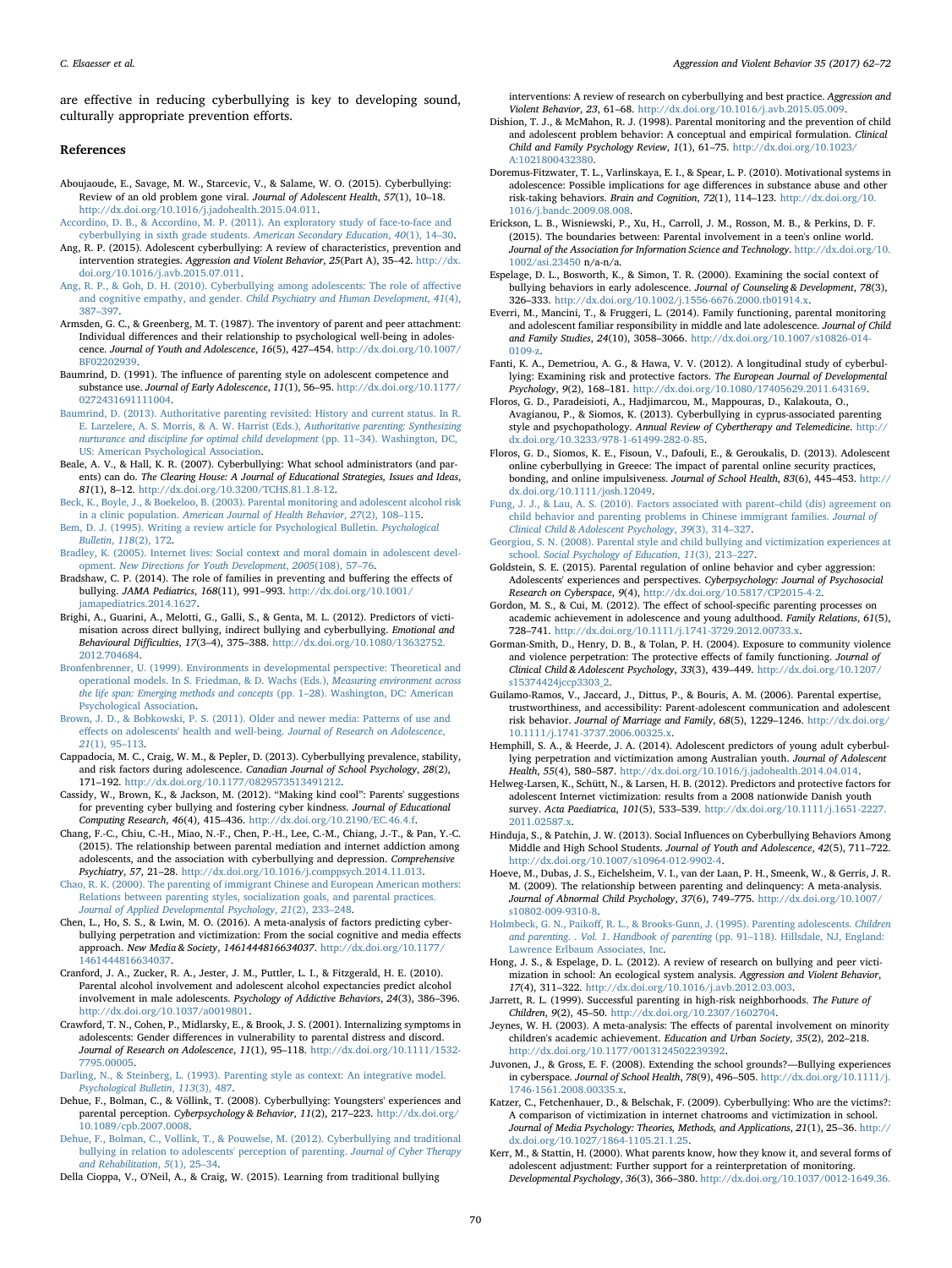#### [3.366.](http://dx.doi.org/10.1037/0012-1649.36.3.366)

- <span id="page-9-8"></span>Kerr, M., Stattin, H., & Burk, W. J. (2010). A reinterpretation of parental monitoring in longitudinal perspective. Journal of Research on Adolescence, 20(1), 39–64. [http://dx.](http://dx.doi.org/10.1111/j.1532-7795.2009.00623.x) [doi.org/10.1111/j.1532-7795.2009.00623.x.](http://dx.doi.org/10.1111/j.1532-7795.2009.00623.x)
- <span id="page-9-12"></span>Khurana, A., Bleakley, A., Jordan, A. B., & Romer, D. (2015). The protective effects of parental monitoring and internet restriction on adolescents' risk of online harassment. Journal of Youth and Adolescence, 44(5), 1039-1047. [http://dx.doi.org/10.](http://dx.doi.org/10.1007/s10964-014-0242-4) [1007/s10964-014-0242-4](http://dx.doi.org/10.1007/s10964-014-0242-4).
- Koning, I. M., van den Eijnden, R. J. J. M., Verdurmen, J. E. E., Engels, R. C. M. E., & Vollebergh, W. A. M. (2012). Developmental alcohol-specific parenting profiles in adolescence and their relationships with adolescents' alcohol use. Journal of Youth and Adolescence, 41(11), 1502–1511. [http://dx.doi.org/10.1007/s10964-012-](http://dx.doi.org/10.1007/s10964-012-9772-9) [9772-9.](http://dx.doi.org/10.1007/s10964-012-9772-9)
- <span id="page-9-11"></span>[Kowalski, R. M., Giumetti, G. W., Schroeder, A. N., & Lattanner, M. R. \(2014\). Bullying in](http://refhub.elsevier.com/S1359-1789(17)30187-8/rf0265) [the digital age: A critical review and meta-analysis of cyberbullying research among](http://refhub.elsevier.com/S1359-1789(17)30187-8/rf0265) youth. [Psychological Bulletin](http://refhub.elsevier.com/S1359-1789(17)30187-8/rf0265), 140(4), 1073.
- <span id="page-9-26"></span>[Kraemer, H. C., Measelle, J. R., Ablow, J. C., Essex, M. J., Boyce, W. T., & Kupfer, D. J.](http://refhub.elsevier.com/S1359-1789(17)30187-8/rf0270) [\(2003\). A new approach to integrating data from multiple informants in psychiatric](http://refhub.elsevier.com/S1359-1789(17)30187-8/rf0270) [assessment and research: Mixing and matching contexts and perspectives.](http://refhub.elsevier.com/S1359-1789(17)30187-8/rf0270) American [Journal of Psychiatry](http://refhub.elsevier.com/S1359-1789(17)30187-8/rf0270), 160(9), 1566–1577.
- Lac, A., & Crano, W. D. (2009). Monitoring matters meta-analytic review reveals the reliable linkage of parental monitoring with adolescent marijuana use. Perspectives on Psychological Science, 4(6), 578–586. [http://dx.doi.org/10.1111/j.1745-6924.2009.](http://dx.doi.org/10.1111/j.1745-6924.2009.01166.x) 01166.x
- <span id="page-9-32"></span>LaFleur, L. K., Zhao, Y., Zeringue, M. M., & Laird, R. D. (2016). Warmth and legitimacy beliefs contextualize adolescents' negative reactions to parental monitoring. Journal of Adolescence, 51, 58–67. <http://dx.doi.org/10.1016/j.adolescence.2016.05.013>.
- <span id="page-9-24"></span>[Laird, R. D., & De Los Reyes, A. \(2013\). Testing informant discrepancies as predictors of](http://refhub.elsevier.com/S1359-1789(17)30187-8/rf0285) [early adolescent psychopathology: Why di](http://refhub.elsevier.com/S1359-1789(17)30187-8/rf0285)fference scores cannot tell you what you [want to know and how polynomial regression may.](http://refhub.elsevier.com/S1359-1789(17)30187-8/rf0285) Journal of Abnormal Child [Psychology](http://refhub.elsevier.com/S1359-1789(17)30187-8/rf0285), 41(1), 1–14.
- <span id="page-9-34"></span>[Larson, R. W., & Richards, M. H. \(1994\). Family emotions: Do young adolescents and their](http://refhub.elsevier.com/S1359-1789(17)30187-8/rf0290) parents experience the same states? [Journal of Research on Adolescence \(Lawrence](http://refhub.elsevier.com/S1359-1789(17)30187-8/rf0290) [Erlbaum\)](http://refhub.elsevier.com/S1359-1789(17)30187-8/rf0290), 4(4), 567–583.
- <span id="page-9-13"></span>Law, D. M., Shapka, J. D., & Olson, B. F. (2010). To control or not to control? Parenting behaviours and adolescent online aggression. Computers in Human Behavior, 26(6), 1651–1656. [http://dx.doi.org/10.1016/j.chb.2010.06.013.](http://dx.doi.org/10.1016/j.chb.2010.06.013)
- <span id="page-9-28"></span>Lenhart (2015, April 9). Teens, social media & technology overview. 2015. Retrieved July 28, 2016, from [http://www.pewinternet.org/2015/04/09/teens-social-media](http://www.pewinternet.org/2015/04/09/teens-social-media-technology-2015/)[technology-2015/](http://www.pewinternet.org/2015/04/09/teens-social-media-technology-2015/).
- Liau, A. K., Khoo, A., & Ang, P. H. (2008). Parental awareness and monitoring of adolescent internet use. Current Psychology, 27(4), 217–233. [http://dx.doi.org/10.1007/](http://dx.doi.org/10.1007/s12144-008-9038-6) [s12144-008-9038-6.](http://dx.doi.org/10.1007/s12144-008-9038-6)
- <span id="page-9-14"></span>[Livingstone, S., & Helsper, E. J. \(2008\). Parental mediation of children's internet use.](http://refhub.elsevier.com/S1359-1789(17)30187-8/rf0310) [Journal of Broadcasting & Electronic Media](http://refhub.elsevier.com/S1359-1789(17)30187-8/rf0310), 52(4), 581–599.
- <span id="page-9-15"></span>Low, S., & Espelage, D. L. (2013). Differentiating cyber bullying perpetration from nonphysical bullying: Commonalities across race, individual, and family predictors. Psychology of Violence, 3(1), 39–52. <http://dx.doi.org/10.1037/a0030308>.
- <span id="page-9-9"></span>Maccoby, E. E., & Martin, J. A. (1983). In P. H. Mussen (Ed.), Socialization in the context of the family: Parent-child interaction. Handbook of child psychology: Formerly Carmichael's manual of child psychology. Retrieved from [http://agris.fao.org/agris-search/search.](http://agris.fao.org/agris-search/search.do?recordID=US201301452933) [do?recordID=US201301452933.](http://agris.fao.org/agris-search/search.do?recordID=US201301452933)
- <span id="page-9-16"></span>[Makri-Botsari, E., & Karagianni, G. \(2014\). Cyberbullying in Greek adolescents: The role](http://refhub.elsevier.com/S1359-1789(17)30187-8/rf0325) of parents. [Procedia - Social and Behavioral Sciences](http://refhub.elsevier.com/S1359-1789(17)30187-8/rf0325), 116, 3241–3253.
- Marsh, J. C., Angell, B., Andrews, C. M., & Curry, A. (2012). Client-provider relationship and treatment outcome: A systematic review of substance abuse, child welfare, and mental health services research. Journal of the Society for Social Work and Research, 3(4), [http://dx.doi.org/10.5243/jsswr.2010.](http://dx.doi.org/10.5243/jsswr.2010)
- <span id="page-9-17"></span>Martinez-Herves, M., Kramer, T., & Hickey, N. (2014). How parenting style influences ict use and cyberbullying in a sample of secondary students in the UK. European Psychiatry, 29. [http://dx.doi.org/10.1016/S0924-9338\(14\)78083-6](http://dx.doi.org/10.1016/S0924-9338(14)78083-6) Supplement 1, 1.
- McLaughlin, K. A., & King, K. (2014). Developmental trajectories of anxiety and depression in early adolescence. Journal of Abnormal Child Psychology, 43(2), 311–323. [http://dx.doi.org/10.1007/s10802-014-9898-1.](http://dx.doi.org/10.1007/s10802-014-9898-1)
- <span id="page-9-18"></span>Mesch, G. S. (2009). Parental mediation, online activities, and cyberbullying. Cyberpsychology & Behavior, 12(4), 387–393. [http://dx.doi.org/10.1089/cpb.2009.](http://dx.doi.org/10.1089/cpb.2009.0068) [0068.](http://dx.doi.org/10.1089/cpb.2009.0068)
- Minaie, M. G., Hui, K. K., Leung, R. K., Toumbourou, J. W., & King, R. M. (2015). Parenting style and behavior as longitudinal predictors of adolescent alcohol use. Journal of Studies on Alcohol and Drugs, 76(5), 671–679. [http://dx.doi.org/10.15288/](http://dx.doi.org/10.15288/jsad.2015.76.671) [jsad.2015.76.671](http://dx.doi.org/10.15288/jsad.2015.76.671).
- <span id="page-9-19"></span>Mishna, F., Khoury-Kassabri, M., Gadalla, T., & Daciuk, J. (2012). Risk factors for involvement in cyber bullying: Victims, bullies and bully–victims. Children and Youth Services Review, 34(1), 63–70. [http://dx.doi.org/10.1016/j.childyouth.2011.08.032.](http://dx.doi.org/10.1016/j.childyouth.2011.08.032)
- <span id="page-9-33"></span>Moreno, M. A. (2014). Cyberbullying. JAMA Pediatrics, 168(5), 500. [http://dx.doi.org/](http://dx.doi.org/10.1001/jamapediatrics.2013.3343) [10.1001/jamapediatrics.2013.3343.](http://dx.doi.org/10.1001/jamapediatrics.2013.3343)
- <span id="page-9-20"></span>Navarro, R., Serna, C., Martínez, V., & Ruiz-Oliva, R. (2012). The role of Internet use and parental mediation on cyberbullying victimization among Spanish children from rural public schools. European Journal of Psychology of Education, 28(3), 725–745. [http://dx.doi.org/10.1007/s10212-012-0137-2.](http://dx.doi.org/10.1007/s10212-012-0137-2)
- Negriff, S., & Susman, E. J. (2011). Pubertal timing, depression, and externalizing problems: A framework, review, and examination of gender differences. Journal of Research on Adolescence, 21(3), 717–746. [http://dx.doi.org/10.1111/j.1532-7795.](http://dx.doi.org/10.1111/j.1532-7795.2010.00708.x) [2010.00708.x.](http://dx.doi.org/10.1111/j.1532-7795.2010.00708.x)
- [Ohannessian, C. M. \(2012\). Parental problem drinking and adolescent psychosocial ad](http://refhub.elsevier.com/S1359-1789(17)30187-8/rf0370)[justment: The mediating role of adolescent](http://refhub.elsevier.com/S1359-1789(17)30187-8/rf0370)–parent communication. Journal of

[Research on Adolescence](http://refhub.elsevier.com/S1359-1789(17)30187-8/rf0370), 22(3), 498–511.

- Ohannessian, C. M., Lerner, R. M., Lerner, J. V., & von Eye, A. (1995). Discrepancies in adolescents' and parents' perceptions of family functioning and adolescent emotional adjustment. The Journal of Early Adolescence, 15(4), 490–516. [http://dx.doi.org/10.](http://dx.doi.org/10.1177/0272431695015004006) [1177/0272431695015004006](http://dx.doi.org/10.1177/0272431695015004006).
- <span id="page-9-25"></span>Ohannessian, C. M., Lerner, J. V., Lerner, R. M., & von Eye, A. (2000). Adolescent-parent discrepancies in perceptions of family functioning and early adolescent self-competence. International Journal of Behavioral Development, 24(3), 362–372. [http://dx.doi.](http://dx.doi.org/10.1080/01650250050118358) [org/10.1080/01650250050118358](http://dx.doi.org/10.1080/01650250050118358).
- Ohannessian, C. M., & Reyes, A. D. L. (2014). Discrepancies in adolescents' and their mothers' perceptions of the family and adolescent anxiety symptomatology. Parenting, 14(1), 1–18. [http://dx.doi.org/10.1080/15295192.2014.870009.](http://dx.doi.org/10.1080/15295192.2014.870009)
- Ok, S., Melahat Halat, M., & Aslan, S. (2010). The school bullying and perceived parental style in adolescents. Procedia - Social and Behavioral Sciences, 5, 536–540. [http://dx.](http://dx.doi.org/10.1016/j.sbspro.2010.07.138) [doi.org/10.1016/j.sbspro.2010.07.138.](http://dx.doi.org/10.1016/j.sbspro.2010.07.138)
- <span id="page-9-31"></span>[Patton, D. U., Eschmann, R. D., & Butler, D. A. \(2013\). Internet banging: New trends in](http://refhub.elsevier.com/S1359-1789(17)30187-8/rf0395) [social media, gang violence, masculinity and hip hop.](http://refhub.elsevier.com/S1359-1789(17)30187-8/rf0395) Computers in Human Behavior, 29[\(5\), A54](http://refhub.elsevier.com/S1359-1789(17)30187-8/rf0395)–A59.
- <span id="page-9-22"></span>Patton, D. U., Eschmann, R. D., Elsaesser, C., & Bocanegra, E. (2016). Sticks, stones and Facebook accounts: What violence outreach workers know about social media and urban-based gang violence in Chicago. Computers in human behavior. Retrieved from <http://www.sciencedirect.com/science/article/pii/S074756321630379X>.
- [Patton, D. U., Hong, J. S., Ranney, M., Patel, S., Kelley, C., Eschmann, R., & Washington,](http://refhub.elsevier.com/S1359-1789(17)30187-8/rf0405) [T. \(2014\). Social media as a vector for youth violence: A review of the literature.](http://refhub.elsevier.com/S1359-1789(17)30187-8/rf0405) [Computers in Human Behavior](http://refhub.elsevier.com/S1359-1789(17)30187-8/rf0405), 35, 548–553.
- <span id="page-9-2"></span>Pew Internet & American Life Project (2014). Internet user demographics. Retrieved June 14, 2016, from [http://www.pewinternet.org/data-trend/teens/internet-user](http://www.pewinternet.org/data-trend/teens/internet-user-demographics/)[demographics/](http://www.pewinternet.org/data-trend/teens/internet-user-demographics/).
- <span id="page-9-29"></span>Rainie, L. (2012, September 11). Smartphone ownership update: September 2012. Retrieved July 28, 2016, from [http://www.pewinternet.org/2012/09/11/](http://www.pewinternet.org/2012/09/11/smartphone-ownership-update-september-2012/) [smartphone-ownership-update-september-2012/](http://www.pewinternet.org/2012/09/11/smartphone-ownership-update-september-2012/).
- Raskauskas, J., & Huynh, A. (2015). The process of coping with cyberbullying: A systematic review. Aggression and Violent Behavior, 23, 118–125. [http://dx.doi.org/10.](http://dx.doi.org/10.1016/j.avb.2015.05.019) [1016/j.avb.2015.05.019](http://dx.doi.org/10.1016/j.avb.2015.05.019).
- <span id="page-9-3"></span>Rideout, V. J., Foehr, U. G., & Roberts, D. F. (2010). In J. Henry (Ed.), Generation M [superscript 2]: Media in the lives of 8- to 18-year-olds. Retrieved from [http://eric.ed.](http://eric.ed.gov/?id=ED527859)  $\sigma$ ov/?id=ED527859.
- <span id="page-9-6"></span>Rollins, B. C., & Thomas, D. L. (1979). Parental support, power, and control techniques in the socialization of children. In W. R. Burr, R. Hill, F. I. Nye, & I. L. Reiss (Vol. Eds.), Contemporary theories about the family. 1New York, NY: Free Press. Retrieved from <http://agris.fao.org/agris-search/search.do?recordID=US201301454767>.
- [Russell, B. S., & Gordon, M. \(2017\). Parenting and adolescent substance use: Moderation](http://refhub.elsevier.com/S1359-1789(17)30187-8/rf0435) effects of community engagement. [International Journal of Mental Health and](http://refhub.elsevier.com/S1359-1789(17)30187-8/rf0435) [Addiction](http://refhub.elsevier.com/S1359-1789(17)30187-8/rf0435), 1–14.
- Selkie, E. M., Fales, J. L., & Moreno, M. A. (2016). Cyberbullying prevalence among US middle and high school–aged adolescents: A systematic review and quality assessment. Journal of Adolescent Health, 58(2), 125–133. [http://dx.doi.org/10.1016/j.](http://dx.doi.org/10.1016/j.jadohealth.2015.09.026) [jadohealth.2015.09.026](http://dx.doi.org/10.1016/j.jadohealth.2015.09.026).
- <span id="page-9-21"></span>Shapka, J. D., & Law, D. M. (2013). Does one size fit all? Ethnic differences in parenting behaviors and motivations for adolescent engagement in cyberbullying. Journal of Youth and Adolescence, 42(5), 723–738. [http://dx.doi.org/10.1007/s10964-013-](http://dx.doi.org/10.1007/s10964-013-9928-2) [9928-2.](http://dx.doi.org/10.1007/s10964-013-9928-2)
- Shek, D. T. L. (2007). A longitudinal study of perceived differences in parental control and parent-child relational qualities in Chinese adolescents in Hong Kong. Journal of Adolescent Research, 22(2), 156–188. [http://dx.doi.org/10.1177/](http://dx.doi.org/10.1177/0743558406297509) [0743558406297509.](http://dx.doi.org/10.1177/0743558406297509)

<span id="page-9-0"></span>[Smetana, J. G., Campione-Barr, N., & Metzger, A. \(2006\). Adolescent development in](http://refhub.elsevier.com/S1359-1789(17)30187-8/rf0455) [interpersonal and societal contexts.](http://refhub.elsevier.com/S1359-1789(17)30187-8/rf0455) Annual Review of Psychology, 57, 255–284.

- <span id="page-9-27"></span>Smith, A. (2015). US smartphone use in 2015. Pew Research Center. Retrieved from [http://](http://www.pewinternet.org/2015/04/01/us-smartphone-use-in-2015/) [www.pewinternet.org/2015/04/01/us-smartphone-use-in-2015/.](http://www.pewinternet.org/2015/04/01/us-smartphone-use-in-2015/)
- <span id="page-9-7"></span>[Stattin, H., & Kerr, M. \(2000\). Parental monitoring: A reinterpretation.](http://refhub.elsevier.com/S1359-1789(17)30187-8/rf0465) Child Development, 71[\(4\), 1072](http://refhub.elsevier.com/S1359-1789(17)30187-8/rf0465)–1085.
- <span id="page-9-30"></span>Steffgen, G., König, A., Pfetsch, J., & Melzer, A. (2011). Are cyberbullies less empathic? Adolescents' cyberbullying behavior and empathic responsiveness. Cyberpsychology, Behavior and Social Networking, 14(11), 643–648. [http://dx.doi.org/10.1089/cyber.](http://dx.doi.org/10.1089/cyber.2010.0445) [2010.0445](http://dx.doi.org/10.1089/cyber.2010.0445).
- <span id="page-9-1"></span>Steinberg, L. (2007). Risk taking in adolescence new perspectives from brain and behavioral science. Current Directions in Psychological Science, 16(2), 55–59. [http://dx.doi.](http://dx.doi.org/10.1111/j.1467-8721.2007.00475.x) [org/10.1111/j.1467-8721.2007.00475.x.](http://dx.doi.org/10.1111/j.1467-8721.2007.00475.x)
- <span id="page-9-10"></span>Steinberg, L., Blatt-Eisengart, I., & Cauffman, E. (2006). Patterns of competence and adjustment among adolescents from authoritative, authoritarian, indulgent, and neglectful homes: A replication in a sample of serious juvenile offenders. Journal of Research on Adolescence: The Official Journal of the Society for Research on Adolescence, 16(1), 47–58. [http://dx.doi.org/10.1111/j.1532-7795.2006.00119.x.](http://dx.doi.org/10.1111/j.1532-7795.2006.00119.x)
- [Steinberg, L., Darling, N. E., & Fletcher, A. C. \(1995\). Authoritative parenting and ado](http://refhub.elsevier.com/S1359-1789(17)30187-8/rf0485)[lescent adjustment: An ecological journey. In P. Moen, G. H. Elder, & K. Luscher](http://refhub.elsevier.com/S1359-1789(17)30187-8/rf0485) (Eds.), [Examining lives in context: Perspectives on the ecology of human development](http://refhub.elsevier.com/S1359-1789(17)30187-8/rf0485) (pp. 423–[466\). Washington, DC: American Psychological Association](http://refhub.elsevier.com/S1359-1789(17)30187-8/rf0485).
- <span id="page-9-23"></span>[Steinberg, L., & Morris, A. S. \(2001\). Adolescent development.](http://refhub.elsevier.com/S1359-1789(17)30187-8/rf0490) Journal of Cognitive [Education and Psychology](http://refhub.elsevier.com/S1359-1789(17)30187-8/rf0490), 2(1), 55–87.
- <span id="page-9-5"></span>[Steinberg, L., & Silk, J. S. \(2002\). Parenting adolescents.](http://refhub.elsevier.com/S1359-1789(17)30187-8/rf0495) Handbook of parenting. 1. [Handbook of parenting](http://refhub.elsevier.com/S1359-1789(17)30187-8/rf0495) (pp. 103–133).
- Strom, P. S., & Strom, R. D. (2006). Cyberbullying by adolescents: A preliminary assessment. The Educational Forum, 70(1), 21-36. [http://dx.doi.org/10.1080/](http://dx.doi.org/10.1080/00131720508984869) [00131720508984869.](http://dx.doi.org/10.1080/00131720508984869)
- <span id="page-9-4"></span>Tokunaga, R. S. (2010). Following you home from school: A critical review and synthesis